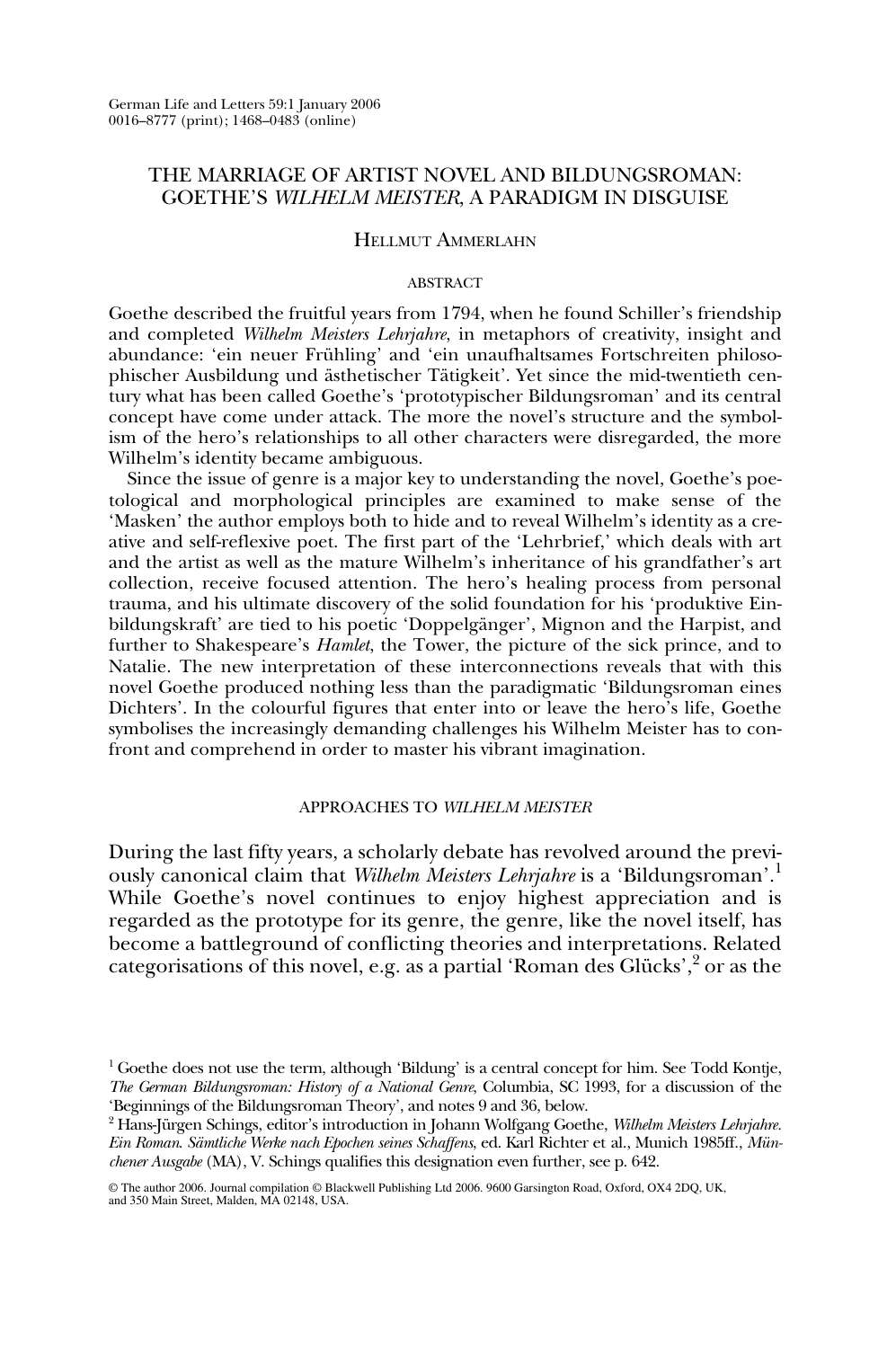Goethean combination of – and transition between –'anthropologischer' and 'Transzendentalroman',<sup>3</sup> enlarged the framework of the discussion. Post-structuralism, on the other hand, which replaced the central concept of 'Bildung' with that of discursive socialisation processes, has distracted from, rather than resolved, the issue of its paradigmatic character.<sup>4</sup> Furthermore, elements of what would constitute an 'anti-Bildungsroman' have been attributed to this Goethean work. Some scholars have theorised that dilettantism flourishes in it, $^5$  that picaresque or subversive, $^6$  destructive or anti-developmental<sup>7</sup> features prevail. As interesting as individual observations of this type might be, they have not succeeded in shedding light either on the novel's structure, major theme and the significance of its ending or on its enigmatic characters and events. Emphasising the supposedly incongruous features of the work without pursuing leads toward understanding the novel's structure and symbolism as a totality only increases the confusion.

Equally disturbing for the novel's reception is the fact that the hero's qualifications and ultimate identity as well as the direction and purpose of his journey have, indeed, appeared vague or at least ambiguous to many readers. The question of what Wilhelm did achieve factually and visibly at the end of his 'apprenticeship' to deserve a 'Königreich' (610) and the union with Natalie, the noblest symbolic woman figure in the novel, remains an unanswered puzzle.<sup>8</sup>

The difficulties in comprehending and explaining this book thus reach far beyond the predicament of scholars attempting to pigeonhole it into a theoretical category. Although *Wilhelm Meisters Lehrjahre* is one of the most frequently analysed works of Goethe's oeuvre, it must be conceded that

<sup>3</sup> Manfred Engel, *Der Roman der Goethezeit*, I, Stuttgart 1993. He in addition affirms *Lehrjahre* as a 'symbolischer Bildungsroman' and speaks of a 'Symbolik der Bildung' (see p. 279, fn. 103, and pp. 316ff.). <sup>4</sup> Friedrich Kittler, 'Über die Sozialisation Wilhelm Meisters' in Gerhard Kaiser and F. K., *Dichtung als Sozialisationsspiel: Studien zu Goethe und Gottfried Keller*, Göttingen 1978.

<sup>5</sup> Ill-Sun Joo, *Goethes Dilettantismus-Kritik: Wilhelm Meisters Lehrjahre im Lichte einer ästhetischen Kategorie der Moderne*, Frankfurt a.M. 1999.

<sup>6</sup> Hans Eichner, 'Zur Deutung von "Wilhelm Meisters Lehrjahren"', *JbFDH* 1966, 195. John Blair, *Tracing Subversive Currents in Goethe's 'Wilhelm Meister's Apprenticeship'*, Columbus, SC 1997.

<sup>7</sup> Karl Schlechta, *Goethes Wilhelm Meister*, Frankfurt a.M. 1953; Friedrike Eigler, 'Wer hat "Wilhelm Schüler" zum "Wilhelm Meister" gebildet? *Wilhelm Meisters Lehrjahre* und die Aussparungen einer hermeneutischen Verstehens- und Bildungspraxis', *GoetheYb*, 3 (1986), 93–119; Jochen Hörisch, *Gott, Geld und Glück: Zur Logik der Liebe in den Bildungsromanen Goethes, Kellers und Thomas Manns*, Frankfurt a.M. 1983; Klaus-Dieter Sorg, *Gebrochene Teleologie: Studien zum Bildungsroman von Goethe bis Thomas Mann*, Heidelberg 1983. Heinz Schlaffer even calls this novel a 'Zerstörungsroman' – see 'Exoterik und Esoterik in Goethes Romanen', *GoetheJb*, 95 (1978), 212–26, here 222. For Marc Redfield the 'Bildungsroman' is a 'pseudo genre', an ideological phantom. For him it does not and cannot exist – see *Phantom Formations. Aesthetic Ideology and the Bildungsroman*, Ithaca, NY 1996.

<sup>8</sup> Page references in the text to *Wilhelm Meisters Lehrjahre* are to the *Hamburger Ausgabe* (HA), VII, ed. Erich Trunz, 10th edn, Munich 1981. Other volumes of this edition are indicated by Roman numerals.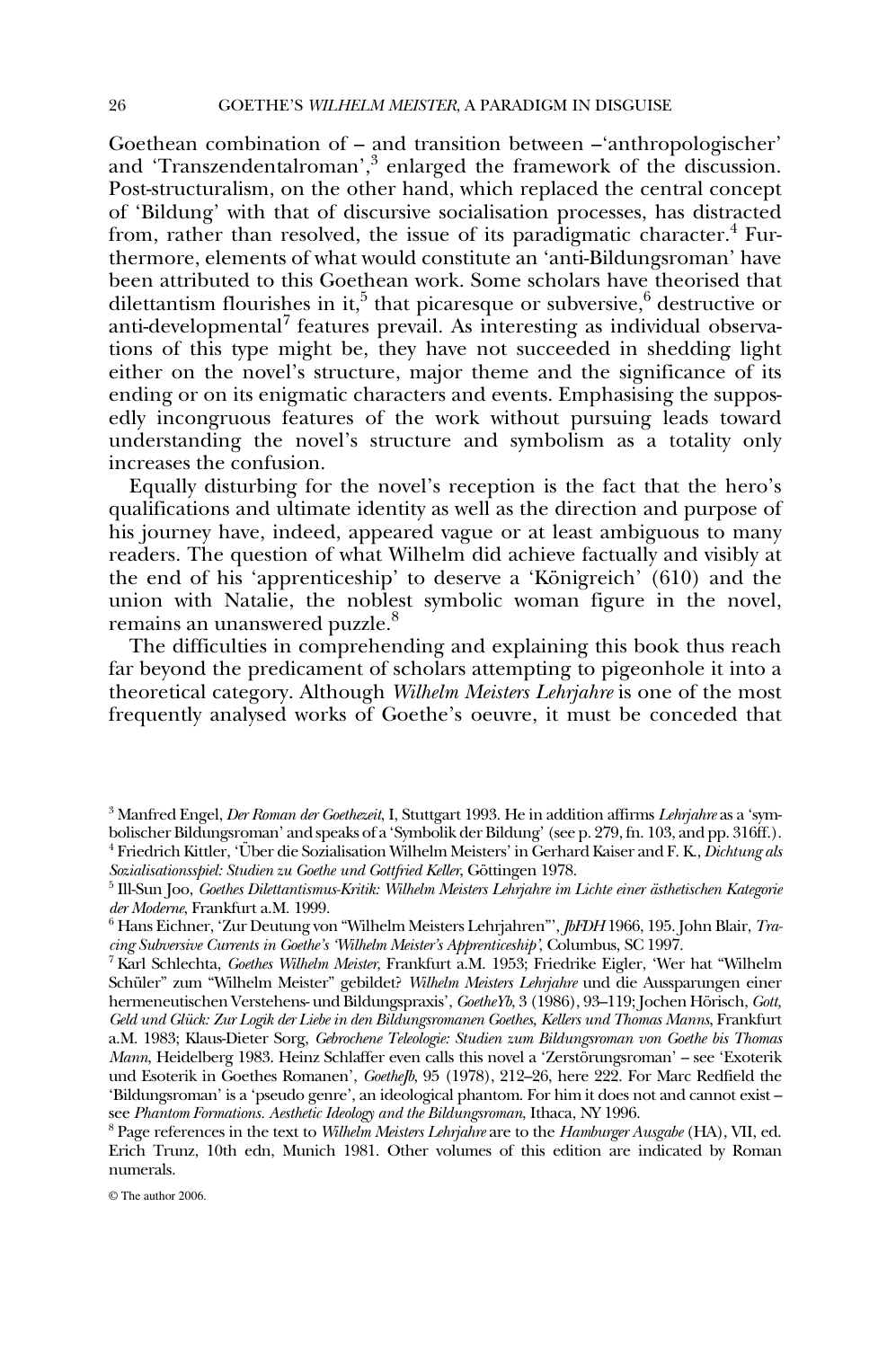fundamental and essential questions either have not been addressed or have received inadequate or confusing answers when the novel is appreciated for what it is: a highly structured artistic whole – intuitively and consciously composed – in which the diverse parts have been meaningfully integrated.<sup>9</sup> This claim of structured, almost 'organismic' integration also pertains to the novel's seemingly extraneous sixth book, the 'Bekenntnisse einer schönen Seele'.

To start with fundamentals it might be helpful to ask questions such as the following: why do the highly cultured aristocratic members of the Tower Society select a supposedly 'passive' merchant's son, Wilhelm, in order to support, guide and initiate him into their secret order? Do Jarno, the Abbé and Lothario need the novel's hero as much as he needs them? Is his induction and integration poetologically and even epistemologically necessary for the novel's range and direction? What specific talent does Wilhelm – and he alone – possess in this work so that, when properly trained and integrated into other developed capacities, this talent can be exercised in a masterly manner and prove beneficial and productive? Why does it take so many detours for Wilhelm to reach his goal, and are they all necessary? Might Goethe himself, during the more than twenty years<sup>10</sup> of conceiving, writing, rethinking and revising the novel, have found it crucial to explore such a dynamic gift, because it involves the 'Mittelpunkt und die Base seiner Existenz'?<sup>11</sup> After all, in a poem entitled 'Meine Göttin' (1780 – I, 144) Goethe expresses his unequivocal predilection for this creative human faculty of the imagination, allegorising it into a divinity.

Readers have asked why Wilhelm's beloved and intentionally genderambiguous Mignon, who initially displays all the external features of the marionettes of his childhood, metamorphoses rather abruptly from an acrobat to a blindfolded dancer to become his 'Liebling', a child of the heart and a penultimate quasi-angelic figure. If she is the predecessor of and shares many characteristics with the genius-figures Knabe Lenker and Euphorion of *Faust II*, and Faust-Plutus calls Knabe Lenker, who defines himself as 'Poesie', 'Mein lieber Sohn' and states 'Bist Geist von meinem

<sup>9</sup> Even a modest attempt to trace the history of scholarship dealing with Goethe's *Lehrjahre* and the genre 'Bildungsroman' would exceed the space limitations of this article. Major studies, critical assessments and/or annotated bibliographies are to be found e.g. in: Lothar Köhn, 'Entwicklungsund Bildungsroman. Ein Forschungsbericht', *DVjs*, 42 (1968), 427ff. and 590ff.; Martin Swales, *The German Bildungsroman from Wieland to Hesse*, Princeton 1978; Dennis F. Mahoney, *Der Roman der Goethezeit (1774–1829)*, Stuttgart 1988; Jürgen Jacobs and Markus Krause, *Der deutsche Bildungsroman: Gattungsgeschichte vom 18. bis 20. Jahrhundert*, Munich 1989; Rolf Selbmann, *Der deutsche Bildungsroman*, 2nd edn, Stuttgart 1994. See also note 1, above.

<sup>&</sup>lt;sup>10</sup> Based on comparative textual evidence, I agree with Hanna Fischer-Lamberg's assessment and conviction that the very beginnings of the fragment of *Theatralische Sendung* must have originated in the early 1770s, contemporaneously with 'Urfaust' – see *Der junge Goethe*, V, Berlin 1973, p. 513.  $11$  'Selbstschilderung (I)', HA X, 529.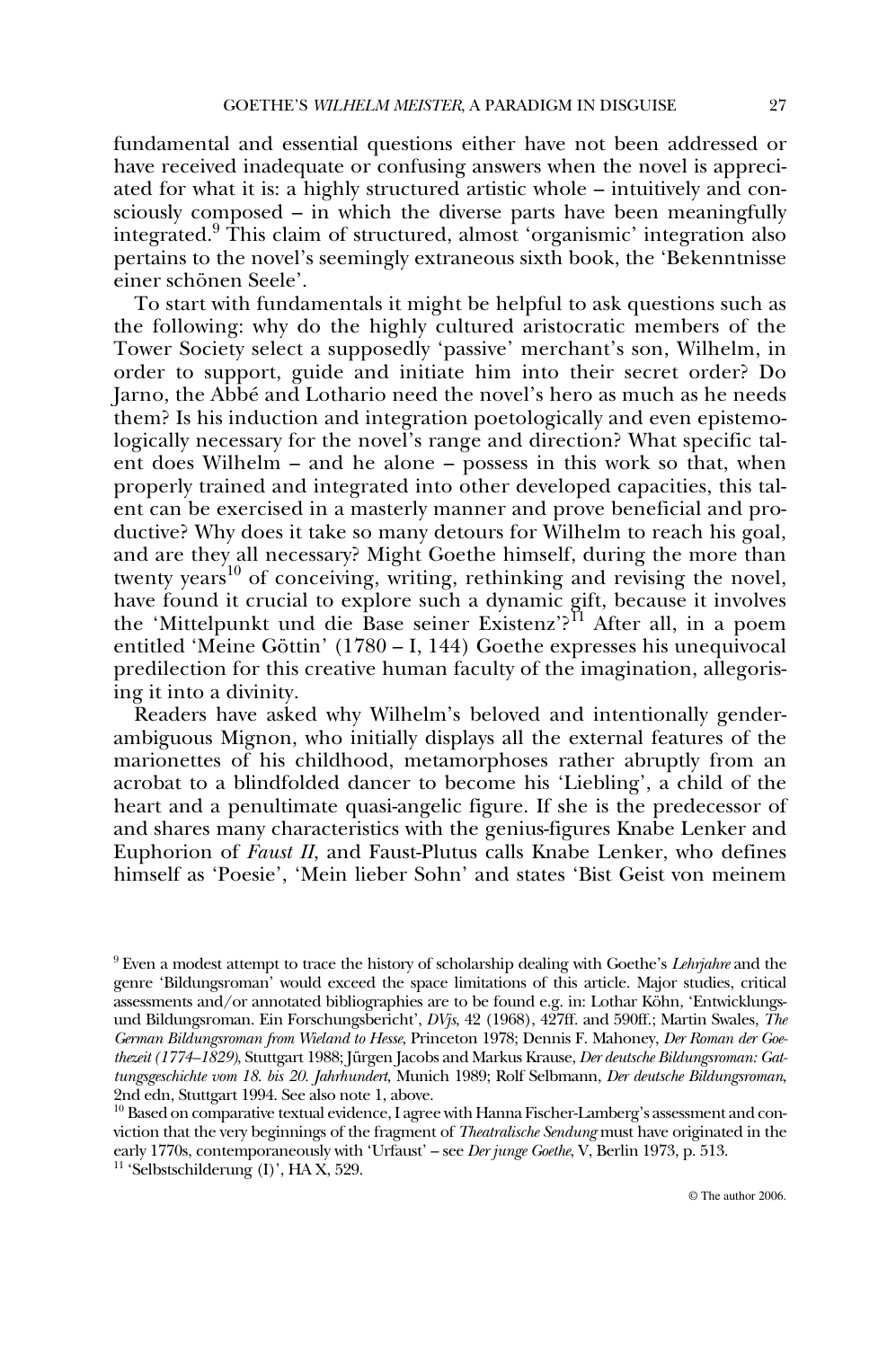Geiste' (III, verses 5573, 5629, 5623), what does that imply for the novel's protagonist, Wilhelm Meister, and his own poetic genius-child?<sup>12</sup>

When fundamental questions like these about a work of abundantly rich substance, high artistic merit, and extraordinary literary consequence, such as Goethe's *Lehrjahre*, remain unresolved by the application of conventional methods, one has no choice but to change the approach and look for more comprehensive and rigorous ways of finding the answers. Since Goethe's lifelong preoccupation with artistic form and complex natural structures is characteristic for the holistic point of view that informs his poetic as well as scientific endeavours, a concentrated scholarly approach necessitates making constant connections between 'das Ganze und die Glieder' of this complex masterwork. The narrator's achievement of overarching wholeness is not only evidenced by the structural coherence of all its parts, by leitmotifs and key symbols interwoven in the fabric of the novel; it is also manifest in his use of 'wiederholte Spiegelungen', analogies, doubles, irony, projections and the 'antwortende Gegenbilder' which surround and define the hero's quest. These epic features do not operate merely as manipulative narrative stratagems, but rather constitute or contribute to the multiple layers of insight and meaning it contains. If, according to Hans-Georg Gadamer, 'nur das verständlich ist, was wirklich eine vollkommene Einheit von Sinn darstellt', and if it should be possible to find such a perfect unity of sense in Goethe's *Lehrjahre*, then a comprehensive approach includes hermeneutics requiring repeated close textual reading, and knowledge of Goethe's morphology and poetology.<sup>13</sup>

Another fruitful method for the interpretation of the novel lies in taking Goethe's statements about his fictional protagonist seriously, even verbatim. 'Meister', the narrator stated among other pronouncements,

müsse nothwenig so gärend, schwankend und biegsam erscheinen, damit die anderen Charaktere sich an und um ihn entfalten könnten […]. Er sei wie eine Stange, an der sich der zarte Epheu hinaufranke. Die [Mme. de] Staël habe alle seine, Goethes, Productionen abgerissen und isolirt betrachtet, ohne Ahnung ihres inneren Zusammenhangs, ihrer Genesis.<sup>14</sup>

 $12$  Wilhelm Emrich recognised that Goethe's genius figures inhabit the world of the poet. In concentrating on the figures of Faust (in *Faust II*, Acts I–III) and Wilhelm (in *Theatralische Sendung*), Emrich observes astutely that the child-genius figures 'haben kein "Gewicht" im realen, organischen Sinne. Sie sind Halbwesen, die erst "werden" müssen'. Goethe's '"hermaphroditische[.]" Wesen sind Frühformen des Geistes, radikal und unbedingt ins Ideelle spielende "Geister" […]. Nie sind es biologisch vollentwickelte, ihre Geschlechtlichkeit widernatürlich ableugnende Entartungen' (*Die Symbolik von Faust II*, 3rd edn, Frankfurt a.M./Bonn 1964, pp. 253, 174).

<sup>13</sup> *Wahrheit und Methode. Grundzüge einer philosophischen Hermeneutik*, 3rd edn, Tübingen 1972, pp. 277f.

<sup>14</sup> Conversation with Friedrich v. Müller, 29 May 1814, in Gerhard Gräf, *Goethe über seine Dichtungen*, Frankfurt a.M. 1901–14, II, Part I, p. 930.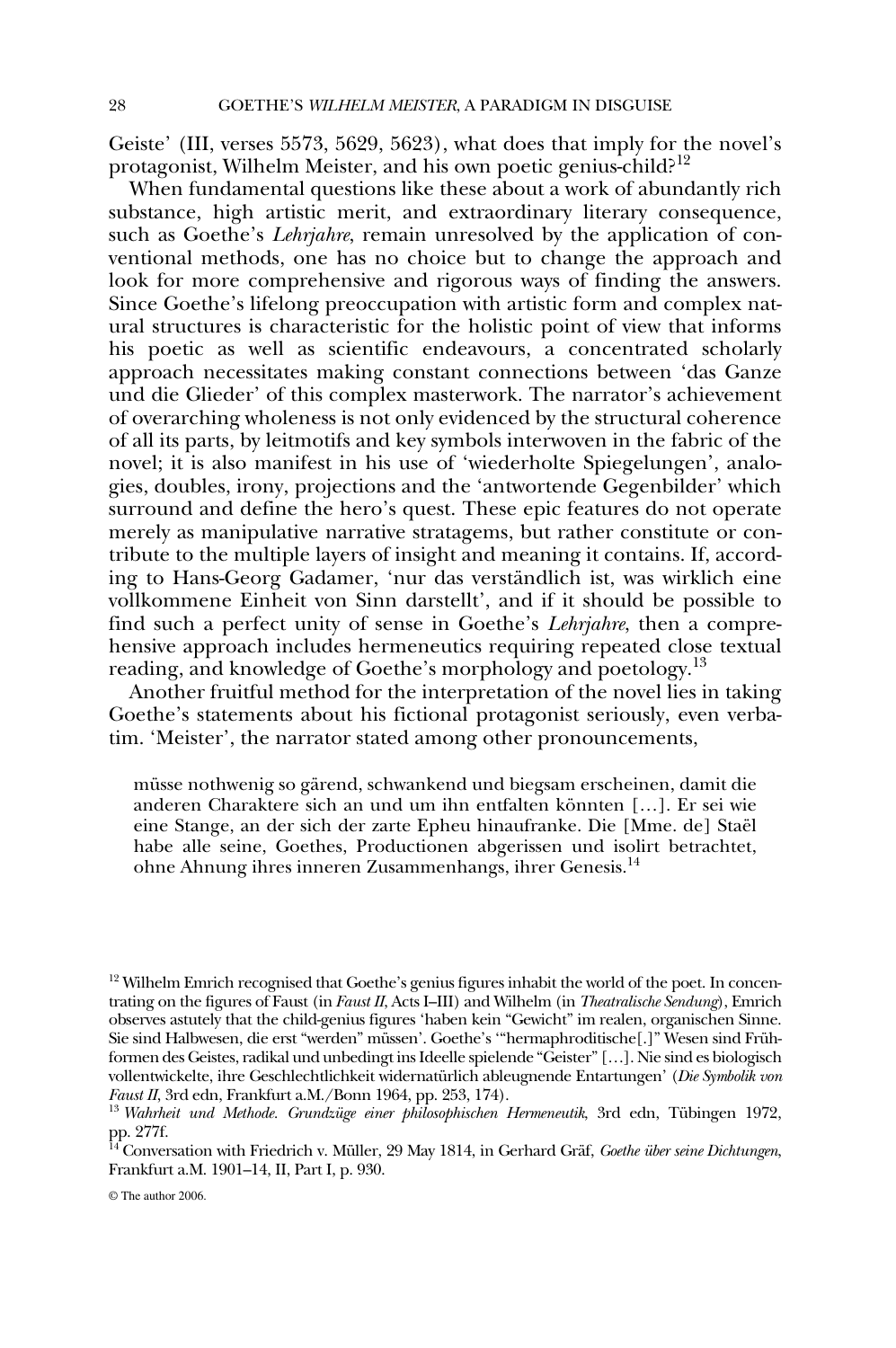The active hero's central and essential role for every aspect of the work therefore cannot be overemphasised.<sup>15</sup> All other figures either derive their significance from Wilhelm's experiences, his sufferings, thinking, and creative processes, or they represent – much more comprehensively than he – universal phenomena. Goethe, for example, regarded 'Vernunft' and 'Verstand' as such universals, of which the hero becomes increasingly cognisant and in which he partakes.16 Novalis encapsulated this poetic procedure, which is executed by many authors during the 'Goethezeit', in the phrase 'die Verteilung Einer Individualität auf mehrere Personen'.17

Finally and above all, the reason for Wilhelm's vacillation has to be explored: his wavering, roving and roaming about, especially in the first five books. Furthermore, if we assume that Wilhelm 'Meister' has been conceived as an intentional opposite and counterpart to Faust's overall decisiveness, then there is sense in those detours which ultimately lead to his goals. Goethe's epic hero, although starting Werther-like, develops his talents and charts his own unmistakable path through two novels, finishing each one with great gains in insight and constructive accomplishments. The often criticised so-called character 'weakness' of the protagonist produces one of the most useful keys to unlocking the enigma of his identity. It adds essentially to the understanding and appreciation of *Lehrjahre* as an 'artist's bildungsroman'. (The terms 'artist' and 'poet' will be used interchangeably here just as 'Dichtung' is called 'Kunst' by Goethe and by many contemporary and later authors of artist novels and novellas. $^{18}$ )

## THE STRUCTURAL RELATIONSHIP OF BOOKS ONE AND TWO TO BOOKS SEVEN AND EIGHT

Wilhelm's innermost, largely hidden feelings of hope and despair are articulated in some of the most beautiful lyrics of the German language by his singing companions, Mignon and the Harpist. The latter, changing from old bard to deranged beggar to restored youth to suicide, adapts, like Mignon, his age, shape and songs according to the transformations of Wilhelm's two most painful memories. These are the traumatic loss at age

<sup>&</sup>lt;sup>15</sup> Responding to Goethe's high praise of Körner's interpretation of the novel and feeling the need to criticise the latter's characterisation of Wilhelm as the 'eigentliche[.] Held des Romans', Schiller made a rather misleading statement which has had a negative effect on the reception of the novel. He wrote: 'Meister ist zwar die nothwendigste, aber nicht die wichtigste Person; […] *An* ihm und *um* ihn geschieht alles, aber nicht eigentlich *seinetwegen*' (Letter to Goethe, 28 November 1796, Gräf I, 2, 871 (emphasis in the text)). Schiller's more insightful portrayals of Wilhelm largely contradict the above, see e.g. his letters of 5 and 8 July 1796, Gräf I, 2, 824ff. and 831ff.

<sup>&</sup>lt;sup>16</sup> 'Der Verständige regiert nicht, aber der Verstand; nicht der Vernünftige, sondern die Vernunft', *Maximen und Reflexionen* 1055, HA XII, 514.

<sup>17</sup> Paralipomenon, *Heinrich von Ofterdingen*, in Novalis, *Schriften: Die Werke Friedrich von Hardenbergs*, ed. Paul Kluckhohn and Richard Samuel, Stuttgart 1960ff., I, p. 346.

<sup>&</sup>lt;sup>18</sup> E.g. Novalis, Hölderlin, Eichendorff, E.T.A. Hoffmann, Hesse, Thomas Mann.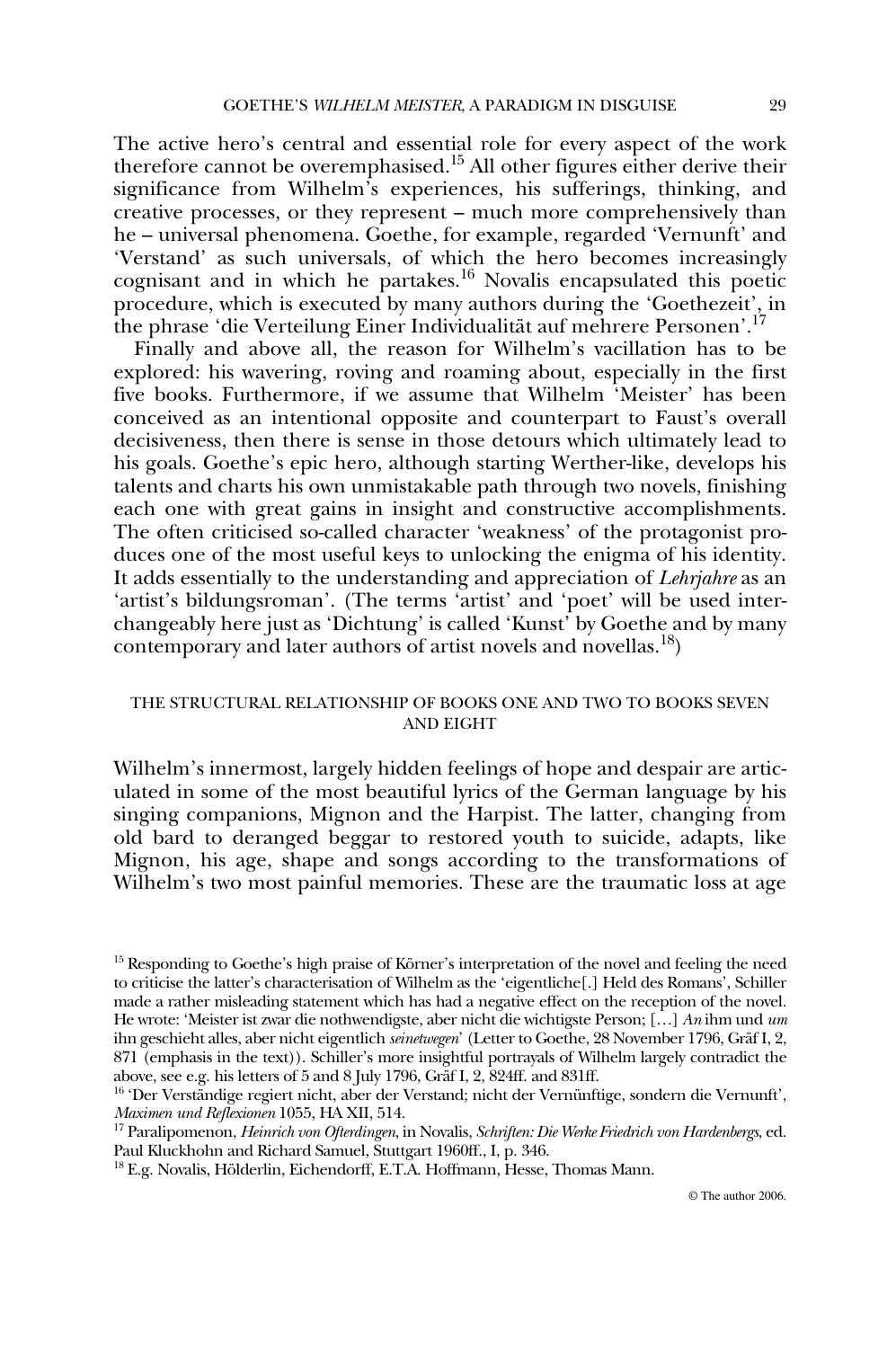twenty-two of his first love, the actress Mariane, and, twelve to thirteen years earlier, the parallel loss of the marionette theatre. For the ten-yearold boy the surprise present's sudden disappearance, after it had made that Christmas Eve magical and uniquely memorable, meant nothing less than a 'verlorne Liebe' (17). The creatively 'adopted' Mignon in Book Two, reminding him of both, of the woman *Maria*-ne as well as of childhood's 'little Mary-figures' (= ital.: 'marionettes'), is deemed to be 'zwölf bis dreizehn Jahre' (98). Mignon's age thus symbolically links these two decisive events. They provide the cornerstones of essential structural and emotional elements for Wilhelm's 'Belebung der Vergangenheit' and thus the creation of Mignon and the Harpist – also in Book Two – on the stage of his imagination.

If Mignon's and the Harpist's poetic 'existences' are so existentially important for the hero, one wonders why both reach their peak and end their lives in the Uncle's castle under the purview of Natalie and the Tower Society. Has Wilhelm in Book Eight attained a plateau which means that he no longer needs his two emotional and poetic 'Doppelgänger'? The question also arises as to when he becomes fully conscious of the meaning and consequence of these two figures – whom he had created semiconsciously – and what Mignon's obsequies in the castle's 'Saal der Vergangenheit' (574) signify. This final and supremely artistic transformation of Mignon's 'life-like' dead body can only occur with the help of the Tower and its principal members, who are now Wilhelm's permanent friends and strengths, his collective identity. 'Mastering' one's painful past, distancing even the deepest emotions and thereby 'objectifying' one's poetic visions into a work of manifest art, also implies a sacrifice of the '*Liebling*s-Gestalt' for the poet-creator. Not surprisingly, it is accompanied by a deep-felt sadness of separation which Wilhelm experiences during this 'Feierlichkeit', in which 'das Wunder der Kunst und Sorgfalt' is praised by the Abbé  $(576f.)$ <sup>19</sup>

Wilhelm had earlier observed that one could name the 'Saal der Vergangenheit', in which this artistic transformation occurs, 'ebensogut den Saal der Gegenwart und Zukunft' (541). The narrator confirms and substantiates Wilhelm's observations by stating that 'everyone' entering it, seeing the 'reinen architektonischen Verhältnisse', the whole and the parts of this 'zusammentreffende Kunst', would experience for the first time, 'was der Mensch sei und was er sein könne' (540f.). Great art thus not only reflects human reality but transcends particular historical periods. It deals with archetypal constellations and perennial truths, and envisions possibilities of the future. Mignon's enduring relevance for Wilhelm, as a unique

 $19$  'Liebling' – 'favourite', 'darling' with the attribute of daintiness – corresponds to the French name Mignon in eighteenth-century usage (Fritz Lachmann, 'Goethes Mignon. Entstehung, Name, Gestaltung', *GRM*, 15 (1927), 100–116, see 103f.).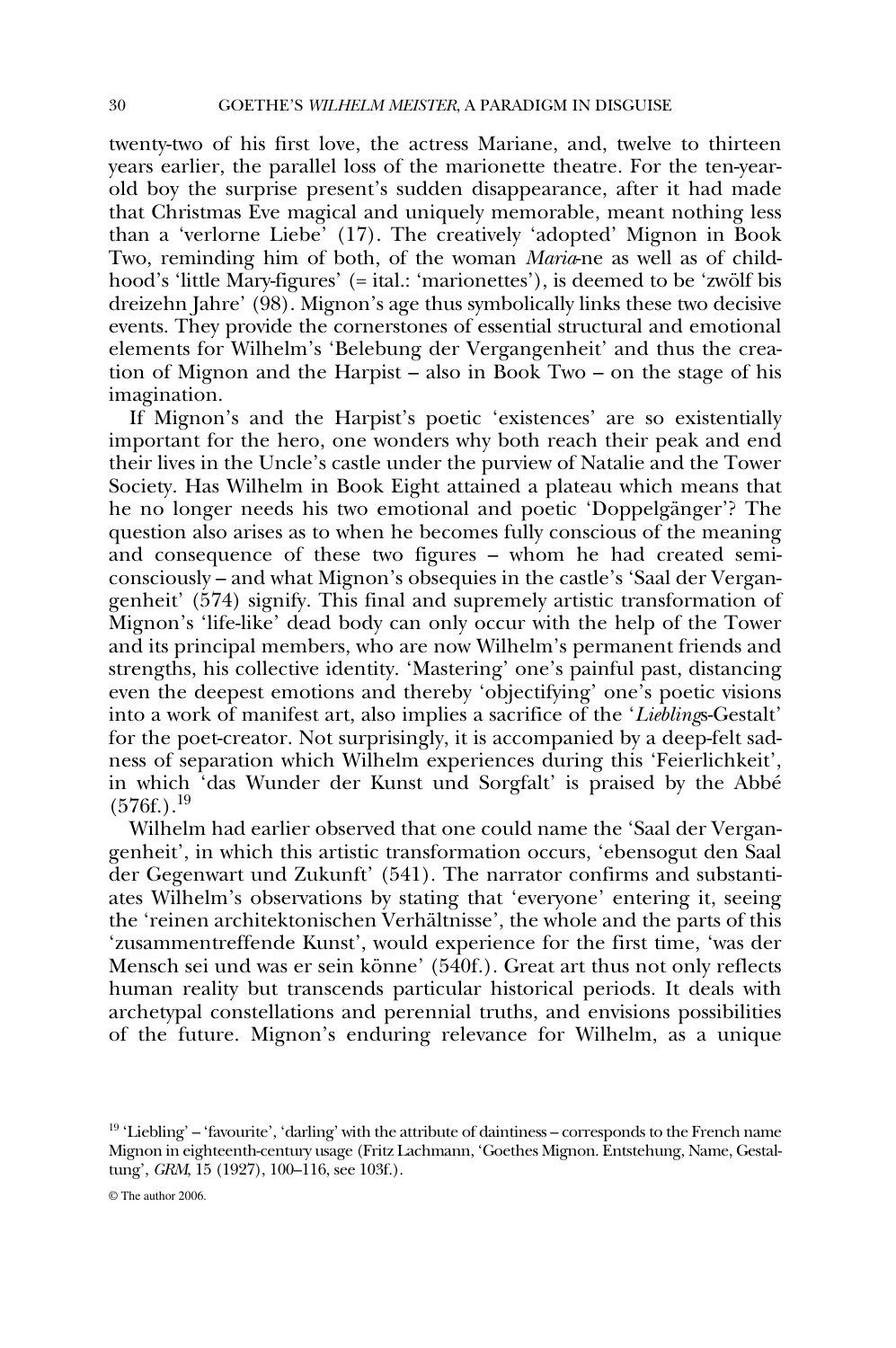poetic creation, reaches its artistic culmination in these exquisite and longlasting surroundings.

With features such as these assuming pivotal functions in the novel, one cannot avoid asking why Goethe specifically introduces essential works of art, such as Wilhelm's favourite picture of the 'sick prince', into the revised version, *Wilhelm Meisters Lehrjahre*. Here this particular painting plays an important role, not only in conjunction with Wilhelm's encounter with the first emissary from the likewise newly incorporated Tower Society, but it also assumes structural and symbolic significance throughout the novel as the author devises a new narrative plan for his poet-hero's 'Bildungsroman'. The grandfather's art collection was sold during Wilhelm's childhood and replaced by the marionette theatre. Then, and even in early manhood (cf. Book 1, chapter 17), when the inexperienced questor figure proved incapable of seeing more than his emotions of empathy and loss reflected in the picture of the 'kranke Königssohn', artistic form was not yet perceived as important. At the end of the novel, the mature Wilhelm rediscovers these treasures because he is finally able to recognise and appreciate their artistic value. He has thus truly 'earned' them as his proper inheritance.<sup>20</sup> This art collection is integrated into the Uncle's 'exemplary' castle. It was built by Italian architects and is filled with more artistic masterworks. Natalie now owns and inspires it.

It seems logical in view of these thematic, symbolic and structural features to revisit the question of genre: Should the items just mentioned not properly belong in the first version of the book, entitled *Wilhelm Meisters theatralische Sendung*, which according to the traditional view is Goethe's 'only' artist novel? Since they are absent there, and the *Lehrjahre*, in contrast, provides far superior documentary evidence for this claim, a re-evaluation seems in order. Likewise it must be observed that Wilhelm's productive creativity, his extensive critical analyses of Shakespeare's *Hamlet*, his successful dramaturgy, role-playing and direction of theatrical performances become more solidly founded in the revision. They are delineated with greater concentration and succinctness. The last three books emphasise the hero's further learning experiences through Italian architecture, appreciation of choral music as performed in the 'Saal der Vergangenheit', and his introduction to the Uncle's world view of selfdetermination, interest in natural history and his 'Naturalienkabinett' (409). All this and Wilhelm's participation in the Tower members' very specific talents and realms of expertise, complementing his creative imagination, thus point to the fact that the hitherto vaguely defined *Bildungsroman* is concerned with much – much – more than what has been regarded as and reduced to 'eine *allgemeine* Bildung'.

<sup>20</sup> Cf. Faust: 'Was du ererbt von deinen Vätern hast,/Erwirb es, um es zu besitzen', *Faust I*, vs. 682f.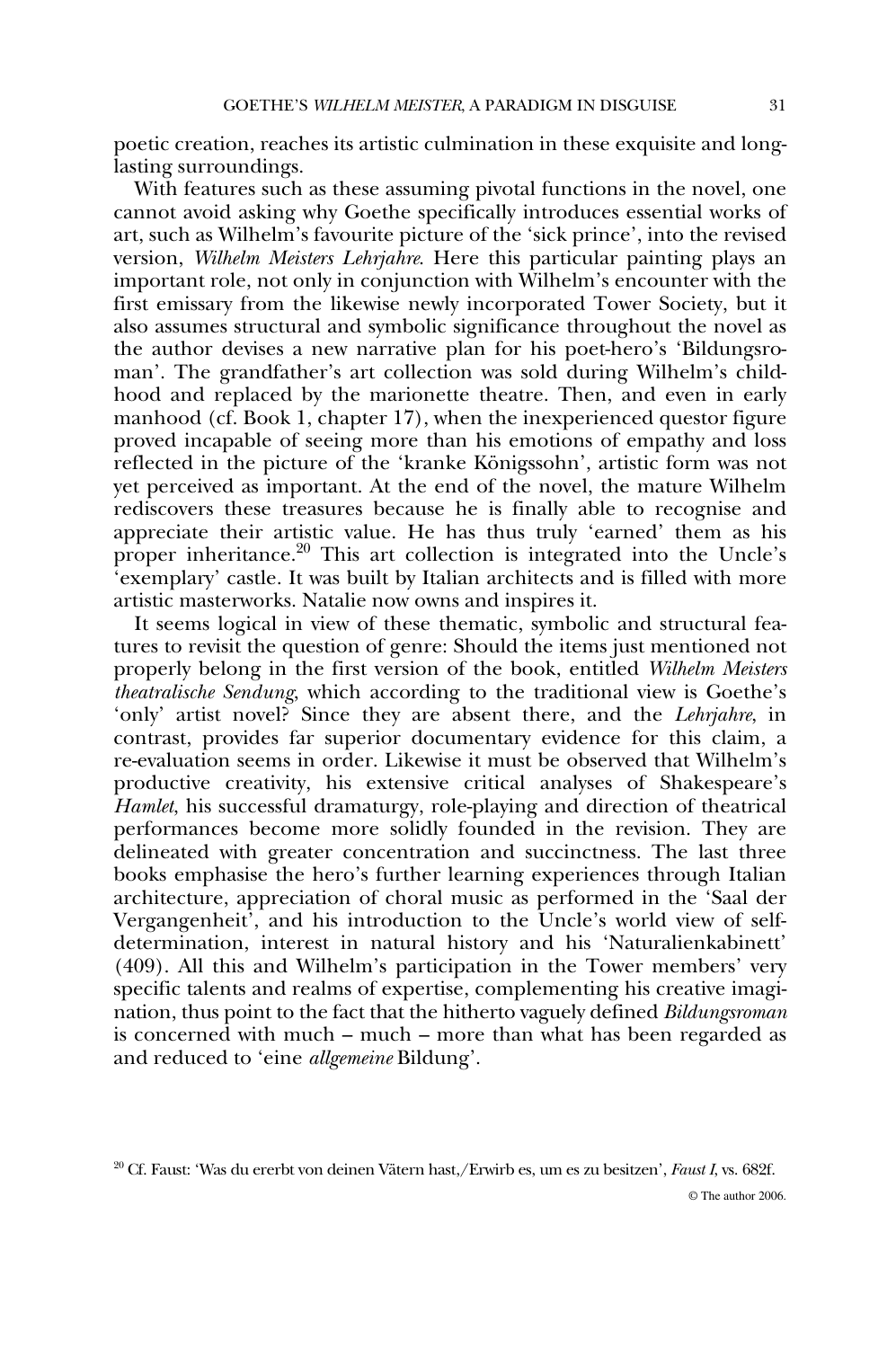#### ARTISTIC 'BILDUNG' AS DEPICTED ON THE 'REAL-' AND 'BEDEUTUNGSEBENE' OF THE NOVEL

Wilhelm's exciting encounters and quasi-picaresque adventures, especially in the first five books of the novel, possess at first glance the typical ingredients of similar contemporaneous prose fiction of high quality. They are brimming with varied and generally realistic representations of eighteenthcentury life. When read merely as mimetic fiction, no probing thought as to higher or deeper levels of significance is required. The author points this out when he speaks of an audience of the 'andern  $[Leser]'^{21}$  If we, however, insist on answers to the legitimate questions posed above, and if we aim for non-contradictory results, it will help to take Goethe's life and letters, the documents of his other literary and scientific pursuits, his aesthetic and epistemological insights into account when interpreting the novel. Those factual documents serve as fitting tools and superior pathfinders. In analysing the novel's themes, figures and highly symmetrical artistic structures, we discover that Goethe used a broad range of experience, familiarity with the arts and their history, as well as his epistemological and psychological insights, as part of the building blocks that constitute the rich substance and life of the novel.

Last but not least, justice has to be done to the intriguing network of symbols covering figures, objects, constellations, and actions. These symbols, with their multi-dimensional layers of meaning, turn out to be as challenging in their own intricacies and comprehensiveness as those found in *Faust II*. Goethe himself repeatedly emphasised, when speaking about *Wilhelm Meisters Lehrjahre* and his wished-for readership, 'dass der ganze Roman durchaus symbolisch sei, dass hinter den vorgeschobenen Personen durchaus etwas *Allgemeines, Höheres* verborgen liege'.22

In spite of the disguises and masks Goethe creates for his ironically yet lovingly portrayed fictional hero, the following facts are unmistakably obvious. Even after he has temporarily renounced his poetic dreams, recognised the imitative nature and the insufficiencies of his early dramatic works, and sacrificed many of them to the fire upon Mariane's loss, Wilhelm is depicted on the 'Realebene' in the *Lehrjahre* as writing poems, a prologue for the Prince and 'ein ganzes Schauspiel mit allen seinen Akten, Szenen, Charakteren und Verwicklungen' (123f.). Newly added to the *Lehrjahre* is the description and far-reaching impact of a longer poem of Wilhelm's, 'Der Jüngling am Scheidewege'. While Jarno correctly observes

<sup>21</sup> 'Andern [Lesern] mag das gezeichnete Leben als Leben genügen.' For context and reference see the end of the next note, below.

<sup>&</sup>lt;sup>22</sup> Conversation with Kanzler v. Müller, 22 January 1821, Gräf I, 2, 953. Emphasis in the text. Cf. also: 'Den anscheinenden Geringfügigkeiten des "Wilhelm Meister" liegt immer etwas Höheres zum Grunde, und es kommt bloß darauf an, dass man Augen, Weltkenntniss [sic] und Uebersicht genug besitze, um im Kleinen das Grössere wahrzunehmen. Andern mag das gezeichnete Leben als Leben genügen' (Conversations with Eckermann, 25 December 1825, Gräf I, 2, 1019).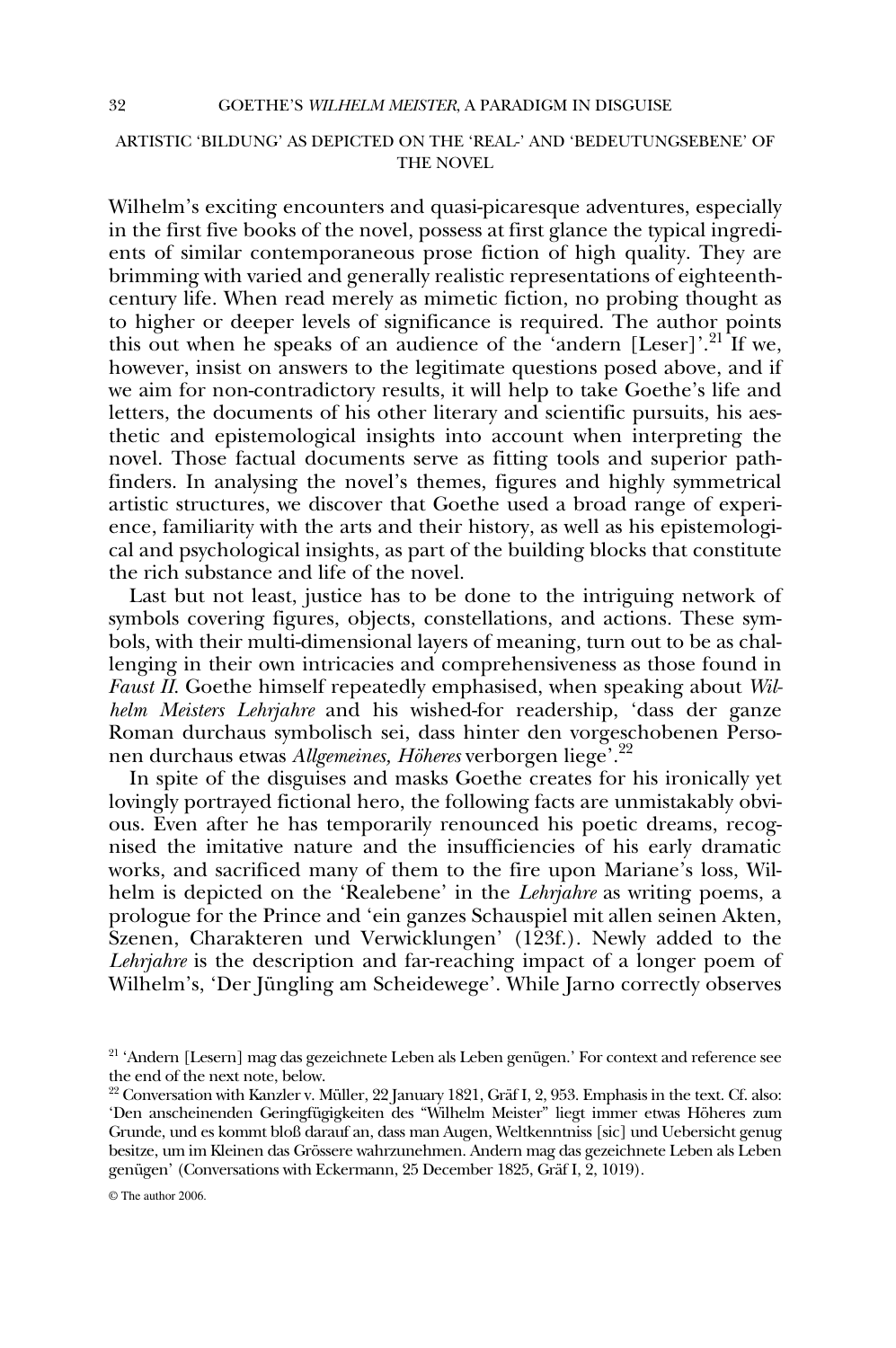that Wilhelm has no talent to become a good actor on the stage, none of his later poetic productions in the novel are denigrated. As Wilhelm outgrows his early attempts, the necessary learning phases and exploratory stages in the 'apprenticeship' of practising his talents, and strives towards 'Meisterschaft', the term 'dilettante' certainly no longer applies to him, if ever it rightfully did. According to Goethe's definition, the dilettante lacks form consciousness, 'scheut allemal das Gründliche, überspringt die Erlernung notwendiger Kenntnisse [und …] verwechselt die Kunst mit dem Stoff<sup>'.23</sup> Interestingly, it is the acquaintance with Shakespeare's works, already in Book Three, that fosters the resolve in Wilhelm, 'in der *wirklichen Welt* schnellere Fortschritte vorwärts zu tun' and 'aus dem großen Meere der *wahren Natur* wenige Becher zu schöpfen' (192 – emphasis added).

The more complex manifestations of the artist theme and Wilhelm's poetic creativity, however, reveal themselves to their full extent only in the symbolic language, figural and structural constellations, and in the novel's inherent poetology. In them Goethe discovers the most appropriate artistic means of adequately representing and fulfilling his objectives.<sup>24</sup> To the consternation of his critics, even after the novel's revision between 1794 and 1796, Goethe continues to bestow on his hero the last name and designation 'Meister' – which is 'negated by dilettantism'<sup>25</sup> – and the first name of his poetic paragon, William Shakespeare, in reference to whom he had expressly called Wilhelm his own 'geliebte[s] dramatische[s] Ebenbild'.26 Would he have done this if his epic protagonist, who for a while identifies with the melancholic drama prince Hamlet and sings about his own supposedly tragic fate in the songs of his 'Doppelgänger', was not meant to be, or had ceased to be, a budding poet?

The narrator endows Wilhelm not only with high intelligence, warmhearted generosity, amiability and genuine morality and compassion, but with one leading talent which is so predominant that we must consider Wilhelm the symbolic personification of it. This gift, which rules Wilhelm's life, is the vigour and inventiveness of the creative imagination. From his own experience Goethe knew that it has the potential of becoming either regressive and destructive or life-enhancing as one of mankind's greatest

<sup>23</sup> 'Schriften zur Literatur': 'Über den Dilettantismus', *Gedenkausgabe der Werke, Briefe und Gespräche* (GA), ed. Ernst Beutler, Zürich 1948ff., XIV, p. 733. In Book Five the protagonist is clearly juxtaposed as 'Künstler' to the two 'Liebhaber' associated with Serlo's theatre. The author explicitly states that as dramaturge and director of *Hamlet* Wilhelm wanted 'alles aus den *Begriffen* […] entwickeln, […] *die Kunst in einem Zusammenhang behandelt* haben' and 'ausgesprochene *Regeln* festsetzen' (273 – emphasis added). That does not exactly characterise a dilettante!

<sup>&</sup>lt;sup>24</sup> For an analysis of the four different levels on which Goethe portrays Wilhelm's relationship to his 'Doppelgänger' and his/their songs see Hellmut Ammerlahn, 'Goethe's *Wilhelm Meisters Lehrjahre*: An Apprenticeship toward the Mastery of Exactly What?', *Colloquia Germanica*, 30/2 (1997), 99–119.

<sup>&</sup>lt;sup>25</sup> Riemer in July 1810 reports Goethe as saying: 'Der Dilettantismus negiert den Meister', GA XXII, 597.

<sup>26</sup> Letter to Charlotte von Stein, 24 June 1782, Gräf I, 2, 712.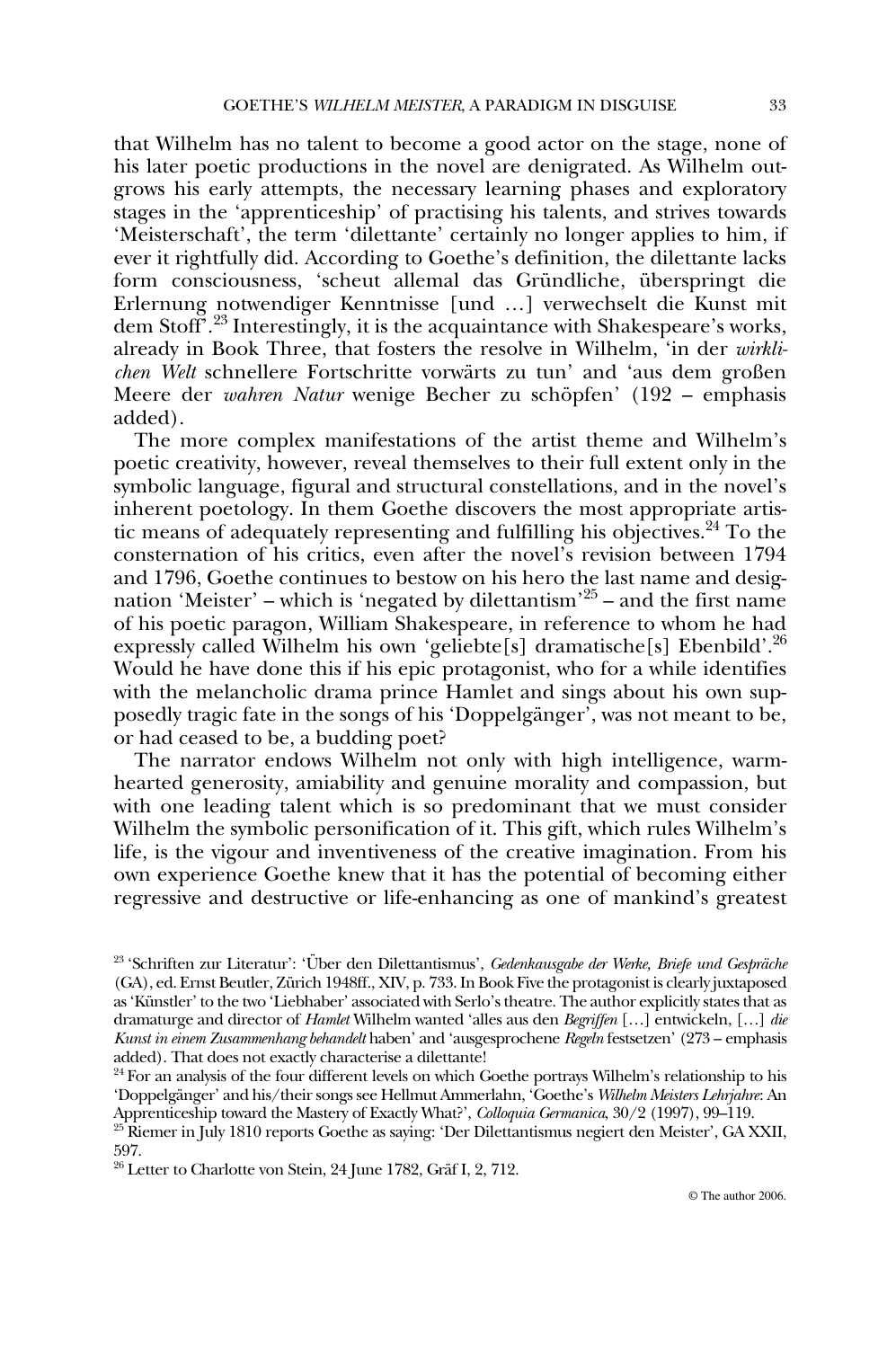inner endowments. While for the titanic figure of Faust the desire to know, to strive, and to accomplish is all too obvious and depicted as extraordinary, Goethe to a large extent hides Wilhelm's talent on the realistic surface level, but reveals it indirectly through the novel's elaborate symbolism on the 'Bedeutungsebene' of the novel. However, there also exist several direct statements and carefully phrased allusions to the hero's active imagination. Its repercussions pervade the *Lehrjahre* from beginning to end.

To give but a few examples: Wilhelm's desire and love for the actress Mariane rose aloft 'auf den Flügeln der Einbildungskraft' (14). Misled by deceptive outer appearances and by his exaggerated fantasies, Wilhelm suspects Mariane of disloyalty. This causes him to abandon his first love, resulting in a physical illness of 'einige Jahre' (76) and an almost unending grief, as is clearly demonstrated in words and actions reaching into Books  $\frac{8}{3}$  Five<sup>27</sup> and Seven.<sup>28</sup> Love, memory, and imagination, however, also save Wilhelm's life. He is able to create soothing songs for his aching heart and give them shape and voice in the figures of Mignon and the Harpist, who initially become his 'Schutzgeist[er]' and 'wunderbare[.] Familie' (129, 187).

Not only does Wilhelm lecture his friend Werner about what he considers a poet's ideals and tasks, he also professes to Melina's wandering troupe of actors his experiences with the 'innern Reichtum' bequeathed by nature to the artist, and he speaks of the profound 'Innigkeit' the artist must maintain in order to produce something 'Vollkommenes' (212f.). Wilhelm then states:

[...] es ist mit den Talenten wie mit der Tugend: man muß sie um ihrer selbst willen lieben oder sie ganz aufgeben. Und doch werden sie beide nicht anders erkannt und belohnt, als wenn man sie, *gleich einem gefährlichen Geheimnis, im Verborgenen üben kann*. (213 – emphasis added)

An almost identical passage appears in *Wilhelm Meisters theatralische Sendung*<sup>29</sup> where Wilhelm is unequivocally identified as a poet. Unless one would want to claim a contradiction between Wilhelm's statement and the rather obvious activities associated there with his talent and goals, this statement refers, as it does in the revised novel, first and foremost to

<sup>&</sup>lt;sup>27</sup> Wilhelm pleads with Philine assuming that her secret visitor is Mariane: 'Es ist meine Mariane! Sie, nach der ich mich alle Tage meines Lebens gesehnt habe, sie, die mir noch immer statt aller andern Weiber in der Welt ist! […] Sagen Sie ihr, […] daß der Mensch hier ist, der seine erste Liebe und das ganze Glück seiner Jugend an sie knüpfte' (338).

<sup>28</sup> Learning about Mariane's death from old Barbara, Wilhelm speaks about his 'Schmerzen über ihren unersetzlichen Verlust' (473). His guilt is assuaged by her forgiveness and by her gift to him: The name of their son 'Felix' in Latin suggests felicity or good fortune. Felix symbolises Wilhelm's happy future resulting from increasing closeness to nature and the acceptance of the laws of recognisable reality.

<sup>&</sup>lt;sup>29</sup> Nach der Schultheß'schen Abschrift, ed. Harry Maync, Stuttgart 1911 (TS in the text), pp. 339f.

<sup>©</sup> The author 2006.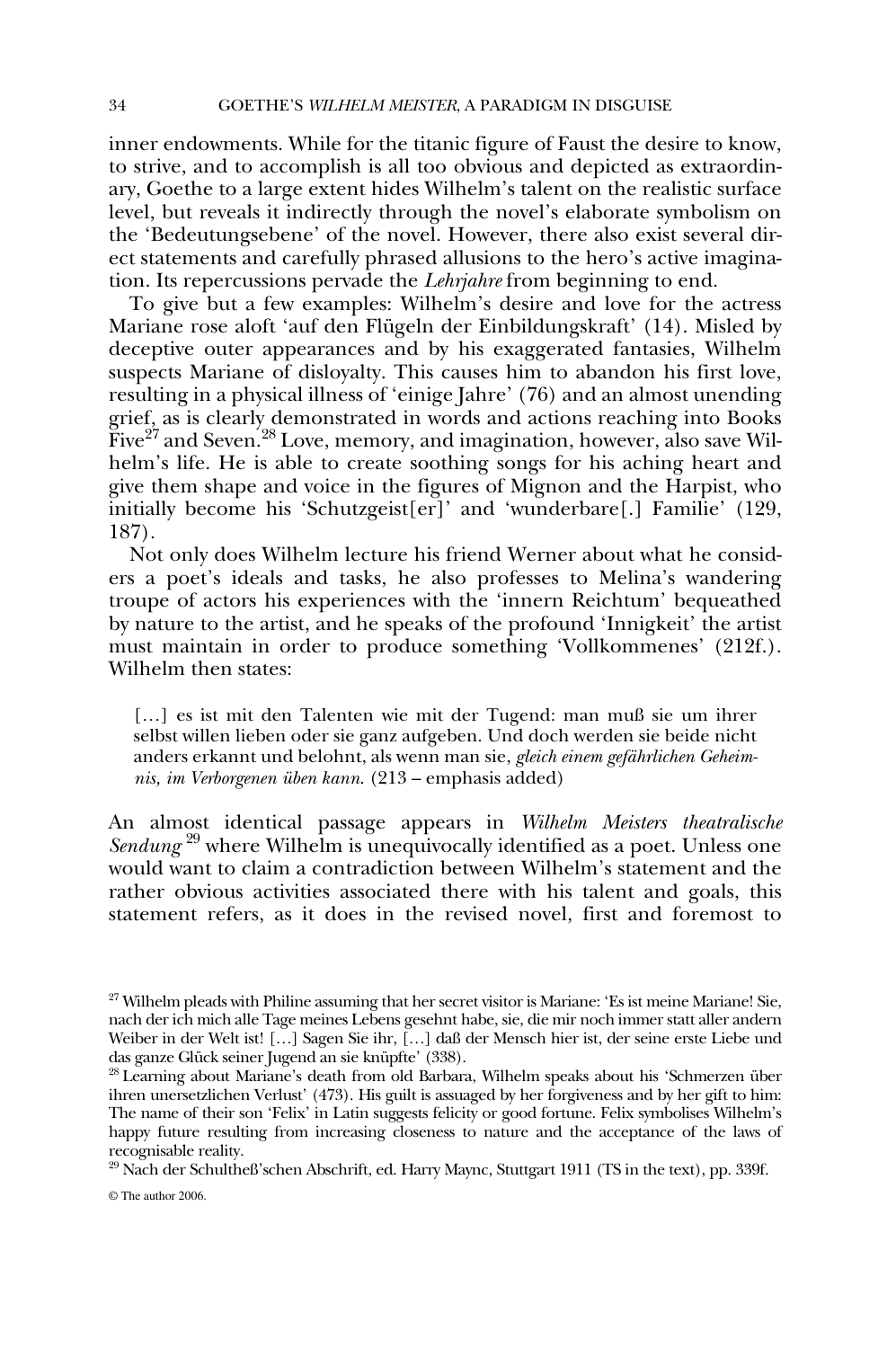Wilhelm's secret songs of his heart<sup>30</sup> and the creation of his 'Doppelgänger', Mignon and the Harpist, who sing them. Alluding not very secretly to the 'offenbares Geheimnis' of his own (and his narrator's) artistry, Wilhelm had told Werner in the *Sendung*, when asked where his poetic figures originated:

Woher? Aus meiner *Einbildung*, die wie ein *lebendiges Rüsthaus* von *Puppen* und *Schattenbildern* war, die sich immer durch einander bewegten. […] Was in *frühern Zeiten* bloß Puppe, Theater, Maske gewesen war, wurde nun mit einem *sanften Geiste* angehaucht, die *Gestalten wurden schöner, reizender*, und du kannst denken, daß es der *Geist der Liebe* war, der hier auch seine *belebende Kraft* zeigte. […] Ich fing nun an mich selbst zu fühlen, mir *Mährchen* [*sic*] *über mich selbst* zu erzählen, und nun *ging es damit in's weite Land.*<sup>31</sup>

## FROM THE 'KÜNSTLERROMAN' OF THE *THEATRALISCHE SENDUNG* TO THE 'KÜNSTLER-BILDUNGSROMAN' OF THE *LEHRJAHRE*

While the first half of *Lehrjahre* makes use of the original fragment, and Wilhelm's inner and outer adventures there qualify him as a hero for an artist novel, the author became dissatisfied with the product in more than one respect. Not only did the original 'Theaterroman' get shortened by one third in the revision of 1794– $6,32$  but Goethe also abolished the leading concept of his hero as an actor and the founder of a national theatre. And he did this not just for the historical reason that the idea of a national theatre as a unifying force for an as yet non-existent nation had become obsolete by then. Pursuing the question of what makes art and literature great, Goethe studied their premises and history particularly during what he calls his own 'Lehrjahre' and 'Lehre' in one of the most influential periods of his life, the Italian journey of 1786–8.<sup>33</sup> There he intensified his own search for a more solid basis than self-absorbed subjectivity could provide for his literary discoveries and productivity. He indefatigably pursued scientific, historical, and anthropological studies to acquire the knowledge which must complement the inner world of creativity. For the revised novel this requires that the hero likewise be transformed by what his author has

<sup>32</sup> Letter to Schiller, 18 June 1795, Gräf I, 2, 774.

<sup>30</sup> Cf. Goethe's statement in *Dichtung und Wahrheit* that 'meine Gedichte mir noch ans Herz geknüpft waren, und nur selten über die Lippen kamen', except in the 'Seelen- und Geistesverein' of his closest friends (HA X, 34).

<sup>31</sup> TS 85f (emphasis added). Being too direct and obvious, this passage is eclipsed in the *Lehrjahre*. For a veiled and yet revealing confession of other similar methods used in the composition of his novel see Goethe's letter to Schiller, 9 July 1796, Gräf I, 2, 836f. There his practices of understatement and disguise are 'excused' as 'realistische[r] Tic' and 'muthwillig[e] [.] Additionsfehler'.

<sup>&</sup>lt;sup>33</sup> Informing his friends in Weimar about extending his Italian studies for another six months, Goethe uses the revealing wording: 'Ich kann jetzt nicht aus der *Lehre* laufen' (emphasis added). He explains the major benefit: 'Die Kunst wird mir wie eine zweite Natur […]', *Italienische Reise*, 'Korrespondenz', 11 August 1787, HA XI, 382f.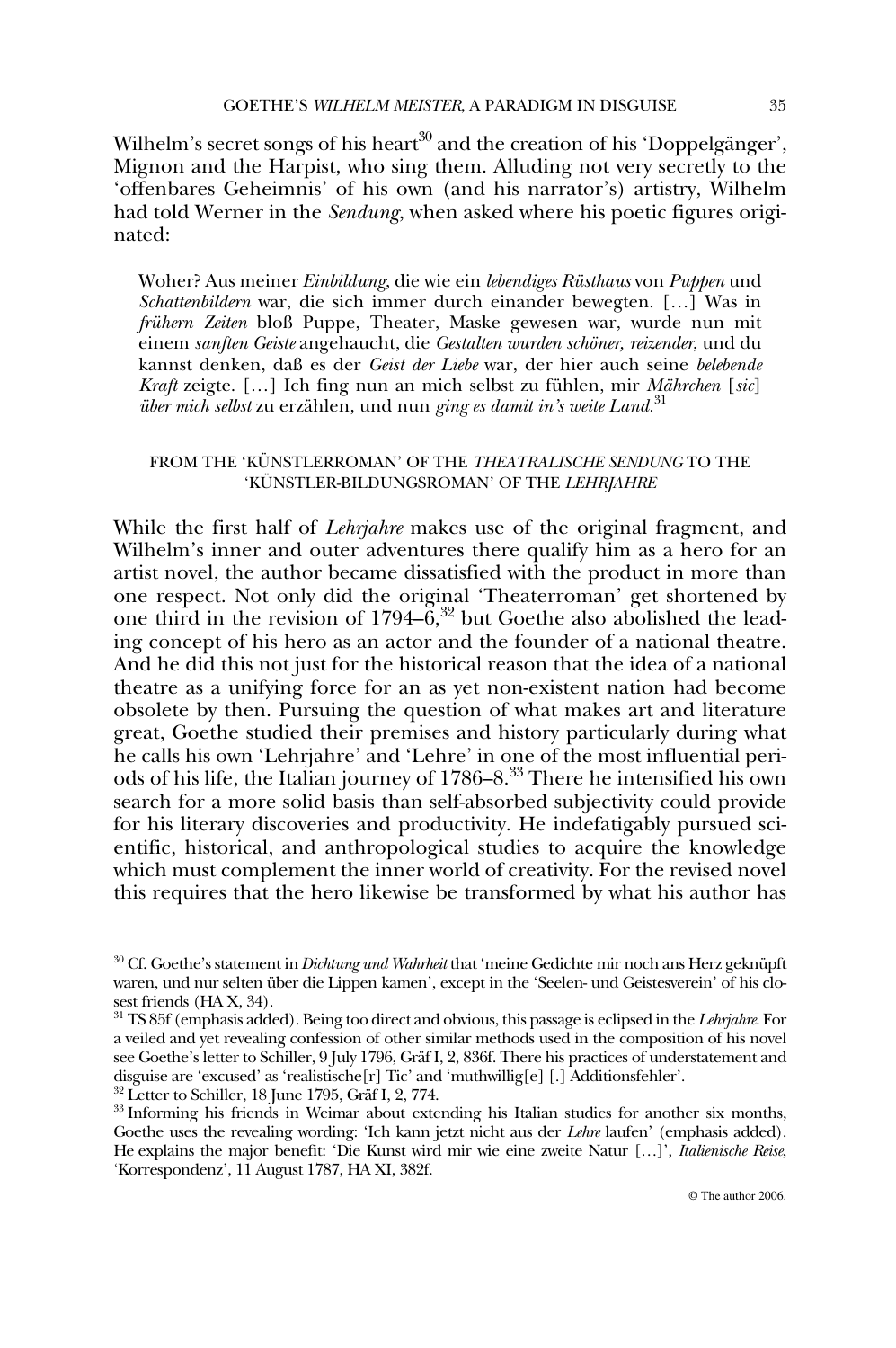experienced and learned. Referring to '"Wilhelm Meister" und […] dessen Fortsetzung', Goethe writes in one of his Italian letters:

Unter diesem Himmel möchte sie wohl möglich sein, vielleicht läßt sich von dieser Himmelsluft den letzten Büchern etwas mitteilen. Möge meine Existenz sich dazu genugsam entwickeln, der Stengel mehr in die Länge rücken und die Blumen reicher und schöner hervorbrechen. Gewiß, es wäre besser, ich käme gar nicht wieder, wenn ich nicht wiedergeboren zurückkommen kann.<sup>34</sup>

Without using morphological metaphors for this artistic 'Wiedergeburt', another letter says it in most direct terms: 'Ich habe Gelegenheit gehabt, über mich selbst und andre, über Welt und Geschichte viel nachzudenken [...]. Zuletzt wird alles im "Wilhelm" gefaßt und geschlossen.'35

It is during and after the Italian journey that Goethe discovered basic structures and ideas of what Wilhelm Dilthey would take from him and define as the 'typische[.] Form' of the 'Bildungsroman'.36 The experiences and insights led to the 'Umgestaltung' of the original 'Künstler-' and 'Theaterroman' of the *Theatralische Sendung* into the 'Künstler-Bildungsroman' of *Lehrjahre*. The necessary revisions, a 'Steigerung' in the artistic sense, are particularly obvious – and disconcerting for many readers – in regard to Wilhelm's 'Doppelgänger', Mignon and the Harpist. The question as to why they must undergo such drastic transformations leading eventually to their deaths and, in Mignon's case, to her 'Kunstwerdung', can be analysed most meaningfully in the context of the new paradigm created by Goethe.

Helpful as Mignon and the Harpist are initially, eventually it dawns on Wilhelm that the exclusively subjective phase of an unregulated imagination is problematic and has to be changed and 'corrected'. According to Goethe's own experiences, the imagination can become dangerous if it roams wildly in the realm of hopes and fears, in the traumatic past or in an idealised never-never-land. It can become fatal if it is not firmly rooted in reality. To give but one example: even in the very last chapter of the novel, the solipsistic Harpist insists against clear and incontrovertible evidence that Felix had drunk the poisoned beverage. In contrast to Wilhelm, he cannot be cured of his illusions, and this leads to his suicide. In regard to the ending of the novel, the symbolism of these events signifies that the Harpist as 'Doppelgänger' has ceased to be a potential threat to the hero:

<sup>34</sup> *Italienische Reise*, Naples, 22 March 1787, HA XI, 217.

<sup>35</sup> *Ibid*., Frascati, 2 October 1787, HA XI, 411.

<sup>36</sup> *Das Erlebnis und die Dichtung. Lessing, Goethe, Novalis, Hölderlin*, 9th edn, Leipzig 1924, pp. 394f. Karl Morgenstern coined the term in several essays at the beginning of the nineteenth century, now easily accessible in Rolf Selbmann (ed.), *Zur Geschichte des deutschen Bildungsromans*, Darmstadt 1988. However, as Selbmann affirms: 'mit Dilthey (1833–1911) beginnt die eigentliche Geschichte der Bildungsroman-Forschung' (*ibid*., p. 20).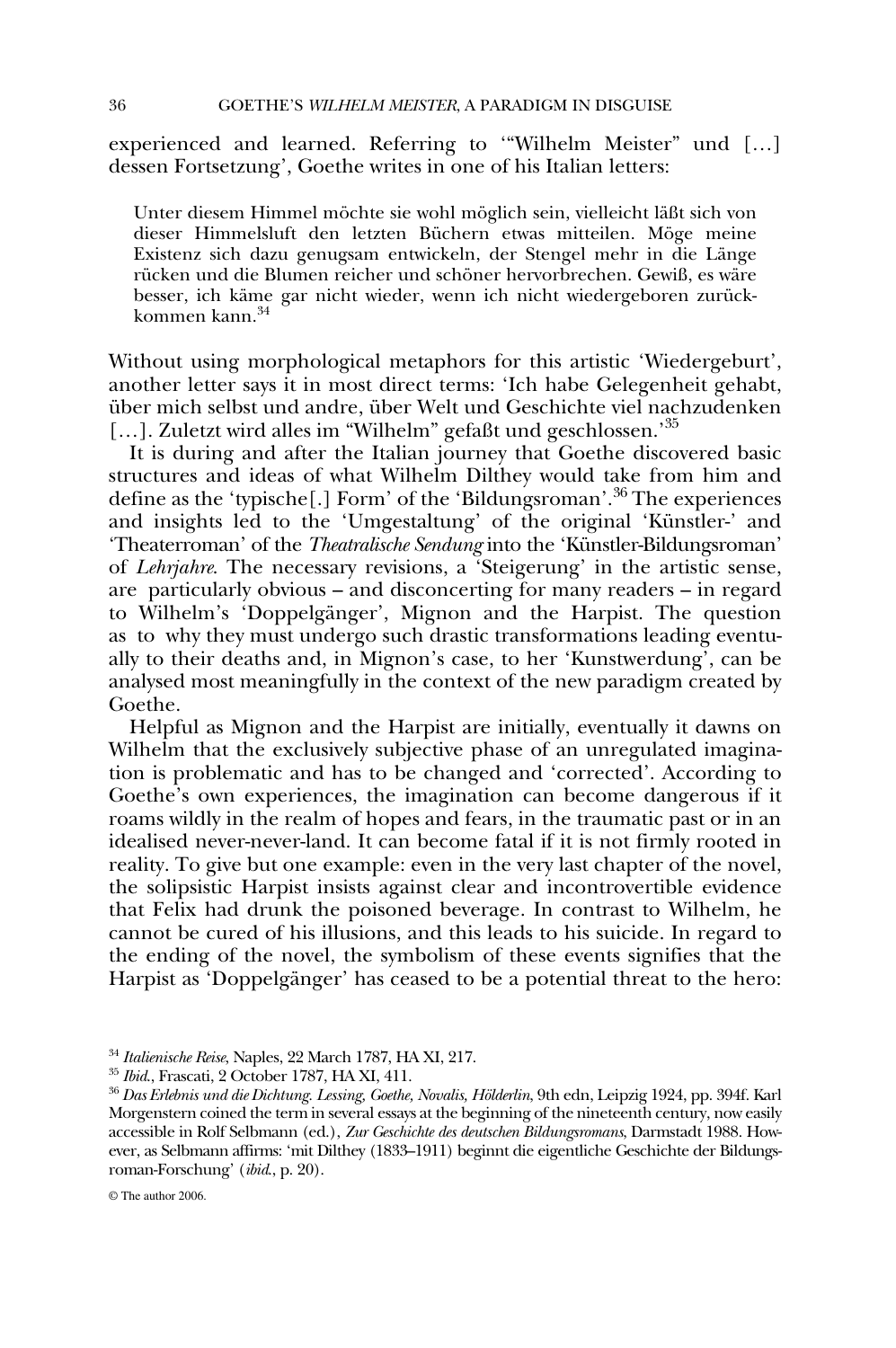Wilhelm is healed, no longer a 'kranker Königssohn'. 'Einbildungskraft' for Goethe remains immature as long as it is isolated and separated from the faculties of clear sensual perception, of critical and synthesising thinking, represented in the novel by Philine (as 'ennobled' by her association with Friedrich), by Therese, and by the members of the Tower Society. Without these and the enrichment of hands-on knowledge gained through involvement in life's activities, the 'produktive Einbildungskraft' has not been mastered.

Wilhelm's artistic 'Bildung' in the novel, linked to his maturation from primarily narcissistic self-absorption to self-knowledge as a 'denkender Dichter', consists in his increasing ability to control the perilous potential of his subjective fantasies and to recognise the importance of the outer world of phenomena and laws, not only for his cognitive but also for his creative faculties. He slowly learns to overcome what binds him regressively to the past, the memory of his abandonment of Mariane based on false impressions and premature judgments. By the fifth book he has made sufficient progress to separate himself from the guilt-ridden Harpist with his fatalistic songs, who embodies this handicap in the extreme. Furthermore, by analysing and playing the role of Shakespeare's melancholic prince, Wilhelm conquers his Hamlet-identification and his mistaken belief in a Hamlet- and Harper-like tragic fate of his own.

## THE SIGNIFICANCE OF BOOKS THREE TO FIVE FOR WILHELM'S AESTHETIC AND EMOTIONAL DEVELOPMENT

Insights into the interconnections of power, life of luxury, ceremonial traditions and more than occasional ignorance found in the 'Stände-Aristokratie', which Goethe himself had gained while accompanying Duke Karl August on his trips to diverse principalities, provided the background for Wilhelm's experiences of the Count's shallow courtly life in Book Three. But there he also educates himself about the range and limits of courtly beauty and appropriates its quintessence in the blend of natural and artificial/artistic refinement as personified in the figure of the Countess. The novel's revision during 1794–6 adds major, previously lacking dimensions to the character of the 'schöne Gräfin'. Wilhelm's attraction to her is clearly on a different level from that of Philine's erotic appeal. The acquisition of a wide range of factual and specifically aesthetic knowledge becomes a mandatory tool for Wilhelm to train his productive imagination.

Goethe's much maligned retention of parts of the original theatre novel for the *Lehrjahre* makes sense and gains a higher dimension of significance when we see his *Bildungsroman* as specifically that of an artist. Where better and more directly than in the theatre do fundamental issues of aesthetics such as the complex relationship of nature and art, of 'appearance' and beauty as manifestations of either insight, illusion or a mix of both, present themselves? Lessing and Schiller in theory and dramatic practice dealt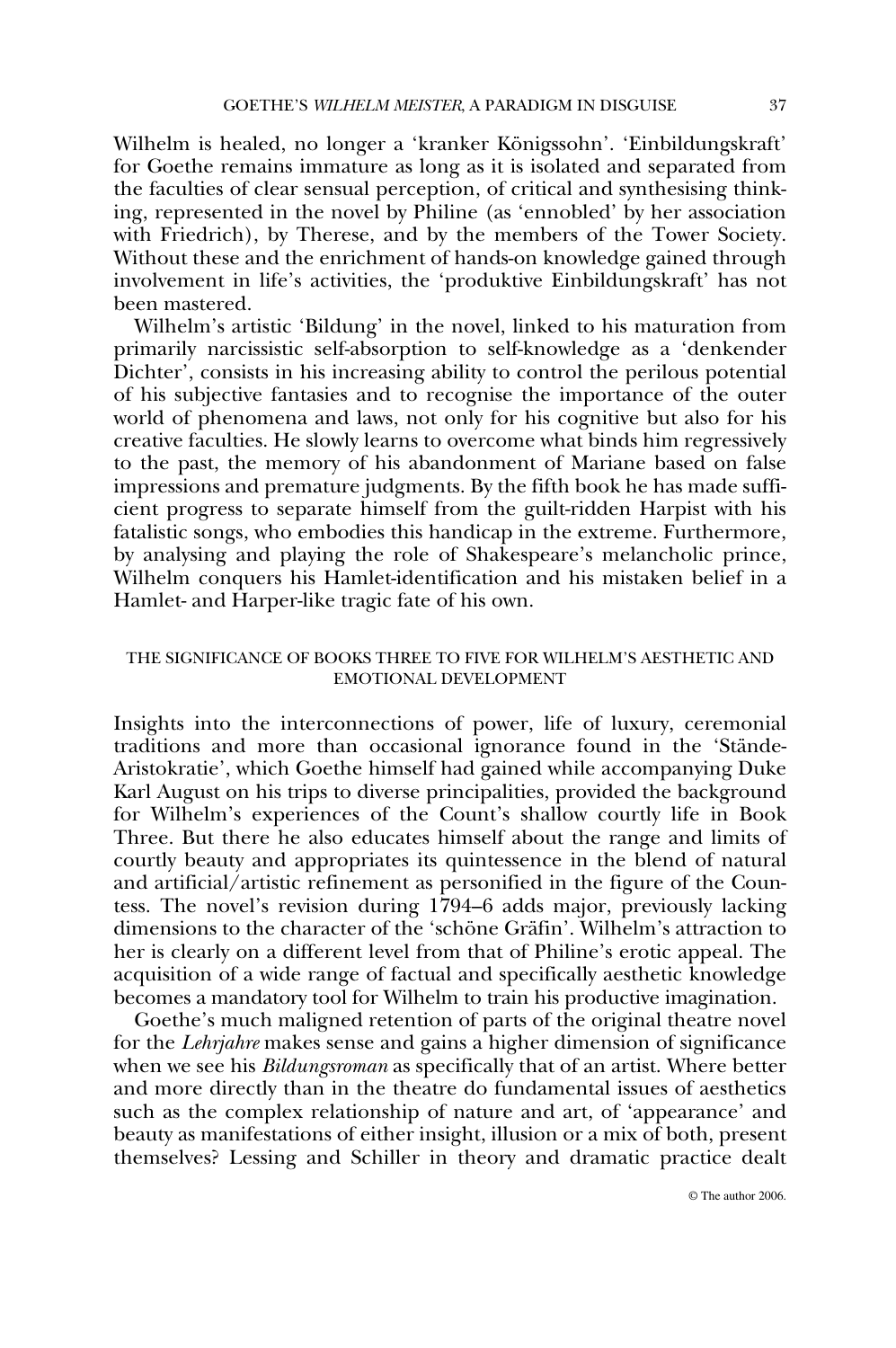prolifically with the theatre as a moral and aesthetic institution; so too did Goethe. This is why becoming involved in the realistic trivialities of Melina's wandering troupe of actors as well as in the sophisticated ambiguities, the highs and lows of Serlo's character and professional theatre continues to prove absolutely indispensable for Wilhelm's education as an artist. Through Aurelie, Serlo's otherwise highly intelligent sister, the hero encounters the tragic ending of a person who refuses to acknowledge the necessary separation between the world of living and the realm of art. Aurelie with self-destructive 'Einseitigkeit' drags the emotional pain of her lost love onto the stage and exposes her tortured soul to a bemused audience. Wilhelm learns from her and moves beyond his own broken heart: further steps of this 'kranker Königssohn' towards inner health.

Other concrete examples of how Wilhelm's faculty of the imagination, his perceptivity through exercising the senses, and his ability to think not only intuitively but critically, mature step by step will corroborate this. He becomes aware of alternatives to denial and sorrow. He slowly learns to affirm life's pleasures in the richly diverse present that surrounds him via his association with Laertes and Philine. For Wilhelm's non-tragic future it might be noteworthy that these figures emerge together with Mignon and the Harpist in Book Two. Later on, Philine's song about sensual love and her successful seduction prove to be a most helpful therapy in balancing the hero's introversion and the regressive tendencies of his psyche, and they begin to defeat the shadows of the past. Mignon's sudden metamorphosis of growth and the Harper's incipient madness in Book Five are the logical consequences of Philine's embrace as well as of Wilhelm's Hamletpremiere, in which he drops his identification with Shakespeare's doomed 'sick prince'. Hamlet in the novel plays the role of a *literary* 'Doppelgänger' for the hero who is successfully overcome as a former and no longer valid 'Vorbild'. After Philine's night visit some of the artifacts and residues of the past burn in the outer and inner fire as a symbol of his rebirth. Mignon now calls Wilhelm three times 'master', 'Meister' (330, esp. 331), pointing not only to the omen of his last name but to important steps and accomplishments in that direction.

# THE TOWER SOCIETY'S SYMBOLISM IN REGARD TO THE HERO'S COGNITIVE AND CRITICAL CAPABILITIES

It takes Wilhelm longest to train his faculties of judicious analysis and synthesising reasoning since they seem to interfere with his fantasy life. Analytical thinking, when not yet integrated, as Jarno represents it in Book Three, has a tendency to be suspicious of the extra-ordinary products of the creative imagination. This can easily be seen in his utter contempt for the 'Harfner' and Mignon, the figures of Wilhelm's aching and hopeful heart. Jarno calls them a 'herumziehenden Bänkelsänger und [..] ein albernes, zwitterhaftes Geschöpf' (193). Enraged initially, Wilhelm eventually realises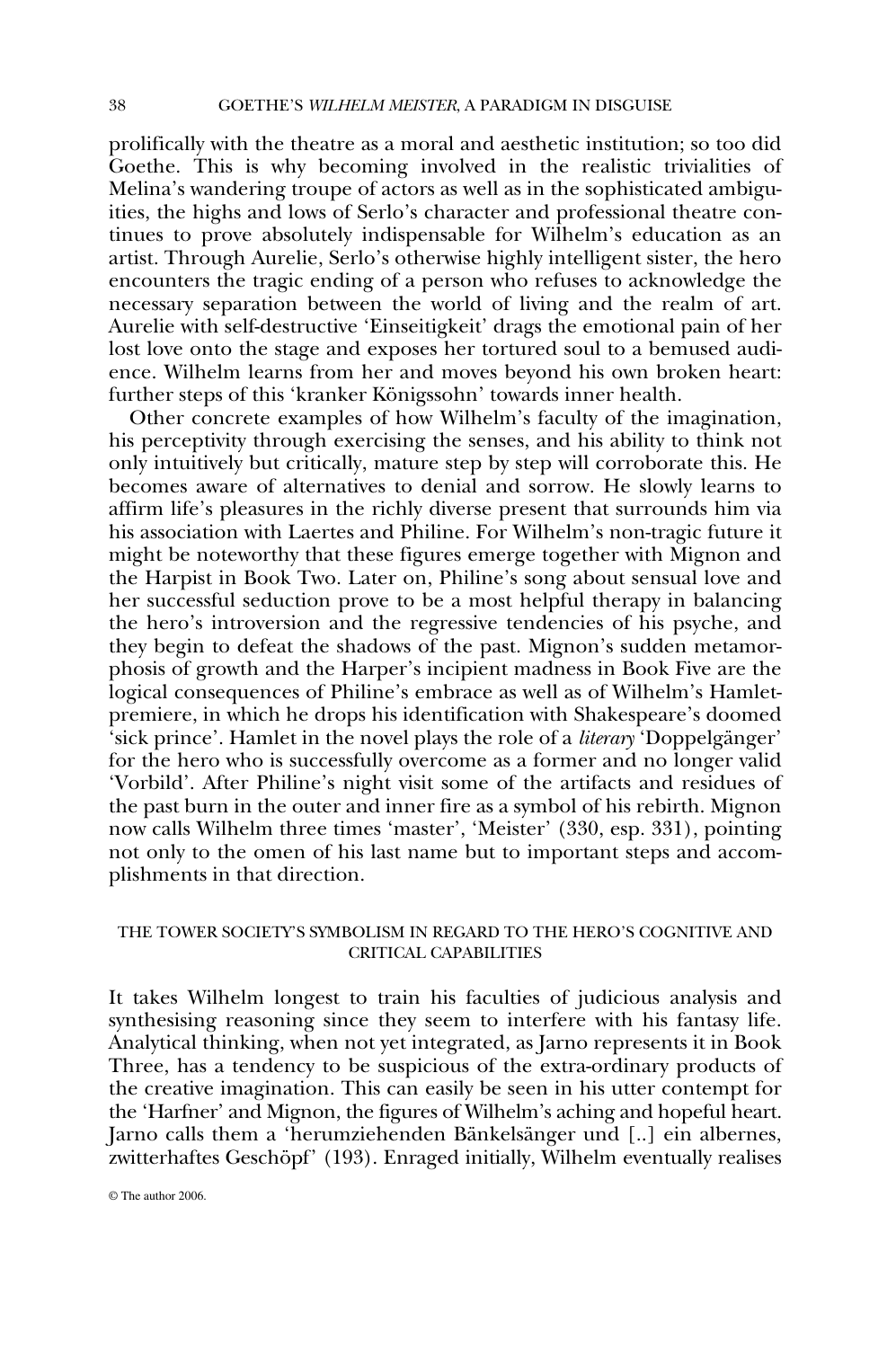that he needs Jarno. It is Jarno's astute judgment which introduces the aspiring young poet to Shakespeare's works. Upon the death of his biological father in Book Five, 'unser' 'Held[.]' (14, 555) adopts Shakespeare as his 'spiritual father', after having distanced himself from his formerly appropriated tragic double, Prince Hamlet.

Poetologically, then, the novel as self-conscious metafiction and semimasked artistic confession of Goethe's own development presents a double perspective: the perspective of the poet as an accomplished master narrator providing meaning on multiple levels of comprehension, and the perspective of the poet and his prime talent as objects of scrutinising investigation. The goal for both narrator and protagonist is the same: that their imagination will no longer vacillate and waver – which is the distinguishing characteristic of fantasy without direction – but become free and sovereign while firmly rooted in discernible reality.<sup>37</sup>

Symbolic for the constitution and development of Wilhelm's mental make-up, most of the members of the Tower Society, with the exception of Jarno in Book Three, appear merely sporadically – as the hero's intermittent insights – in Books One to Five. In Books Seven and Eight, after Wilhelm has left the theatre's transitional and partially illusory realm and discovered the solid foundation for his talents, they become permanent companions of his life. Wilhelm's symbolic ennoblement in the last two books and membership in the formerly 'geheime' – i.e. unrecognised – Tower Society demonstrate that he has acquired the 'aristokratischen', i.e. (in Greek) 'best' faculties of the mind which they symbolically represent. These developed human capabilities are not only beneficial but are as indispensable to the master artist as they are for the 'good society', found at the end of the novel. Such a society, Lothario's 'Reform-Adel', is characterised by a life of culture and closeness to nature, based on thoroughly trained and clearly distinguishable faculties.<sup>38</sup> The second part of the 'Lehrbrief' elucidates:

Jede Anlage ist wichtig, und sie muß entwickelt werden. Wenn einer nur das Schöne, der andere nur das Nützliche befördert, so machen *beide zusammen* erst *einen Menschen* aus. […] Eine Kraft beherrscht die andere, aber keine kann die andere bilden; in jeder Anlage liegt auch allein die Kraft, sich zu

<sup>37</sup> Cf. the sonnet 'Natur und Kunst' (1800), HA I, 245: 'So ist's mit aller Bildung auch beschaffen:/ Vergebens werden ungebundne Geister/Nach der Vollendung reiner Höhe streben.//Wer Großes will, muß sich zusammenraffen;/In der Beschränkung zeigt sich erst der Meister,/Und das Gesetz nur kann uns Freiheit geben.'

<sup>38</sup> It is no coincidence that the intelligent conversations about progressive issues of economics, taxation, social justice and security, education, art, and general humanitarian concerns take place among the well educated and level-headed members associated with the Society of the Tower. In the 'Oheim' (who among all figures of the novel – and by general scholarly consensus – resembles the classical Goethe with his 'Welt-' and 'Kunstanschauung' the most), the author furtively introduces himself as the 'Baumeister' of the 'Musterschloß' (symbolically=his novel?) and the founder of the 'noble family' as well as of the Tower Society (see Book Six).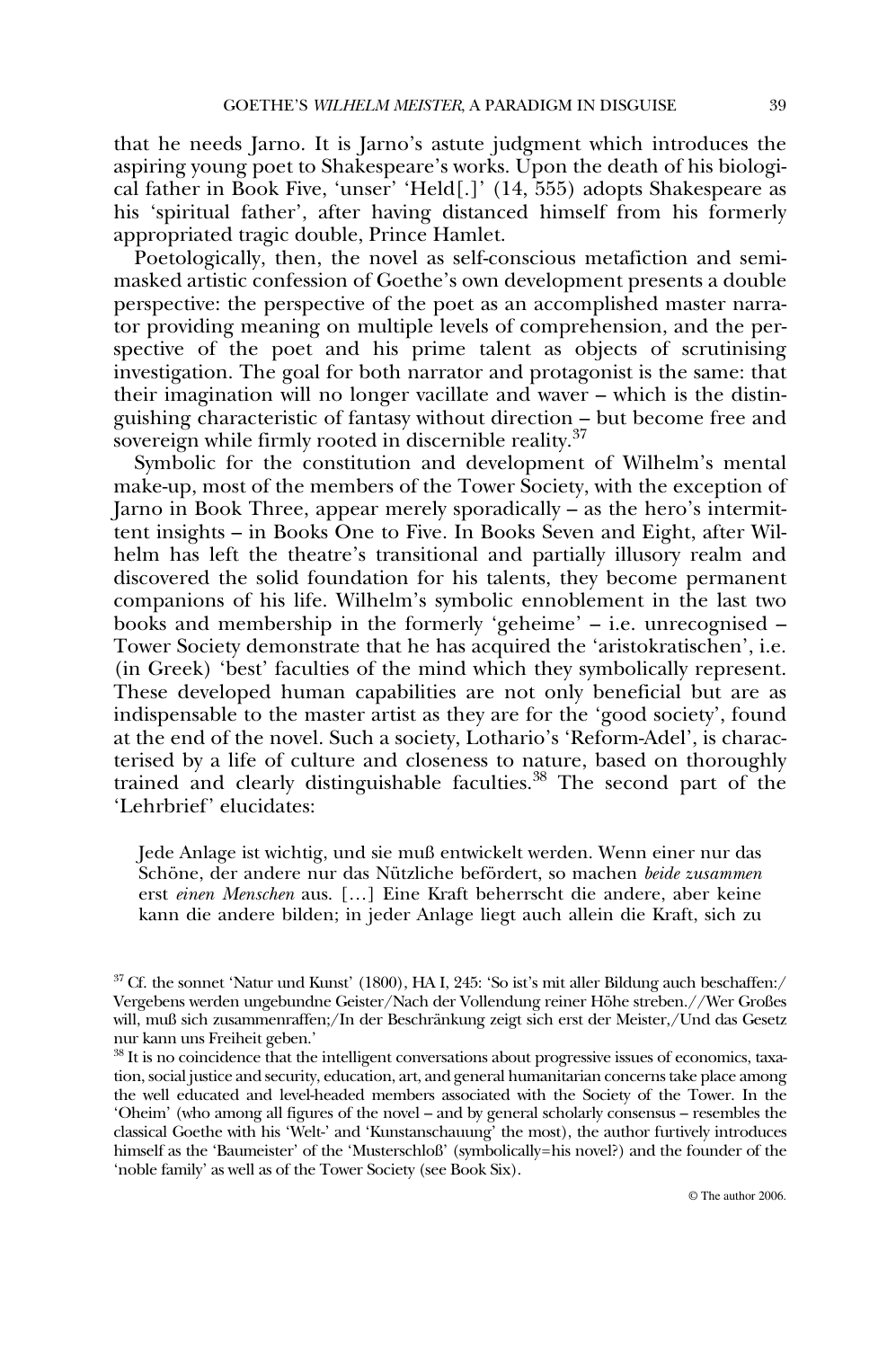vollenden; das verstehen so wenig Menschen, die doch lehren und wirken wollen. (552 – emphasis added)

In addition to Jarno, who personifies analytical incisiveness, the members of the Tower include the Abbé, who represents pedagogical guidance, higher intuition and reasoning power, and Lothario, who embodies the dynamic combination of thought and far-reaching activity.<sup>39</sup> The members of the Tower, in complementing their faculties with Wilhelm's matured productive imagination, become themselves integrated and complete. That is why epistemologically the strengths of the Tower need Wilhelm as much as he needs them. Goethe's theoretical works, conversations and letters support this claim and interpretation. For example, in a letter to the archduchess Maria Paulowna, Goethe writes that the other higher human faculties, namely perception, critical analysis, and synthesising reasoning ('Vernunft'), if *lacking* the important function of the imagination ('beleb[ende]' 'Phantasie'), would become sterile and incompetent – that 'die sämtliche Menscheneinheit […] ohne sie in öde Untüchtigkeit versinken müßte'. $40$ 

The 'Lehrbrief' which Wilhelm receives upon his initiation into the Tower Society deals in its first half, in Jarno's words, with the 'Ausbildung des Kunstsinnes' (548). It is not the second half pertaining to matters of life in general that is presented as an uninterrupted text in the novel, but only the first significant section. This long uninterrupted paragraph (496f.) – Wilhelm's Certificate of Apprenticeship – is considered one of the most beautiful pieces of Goethean prose, even though it is written in a compact, almost aphoristically dense style. It begins with a rearrangement of Hippocrates's famous Latinised dictum 'vita brevis, ars longa', recording first what is important for this novel: 'Die Kunst ist lang.' It ends not coincidentally with the word 'Meister', Wilhelm's last name, another indicator of the novel's primary content and the goal the hero is striving for.<sup>41</sup>

The Tower Society's 'Lehrbrief' for Wilhelm axiomatically summarises the narrator's insights about art and the artist that reverberate in action and symbolism throughout the 'Künstler-Bildungsroman'. Wilhelm will need time to incorporate them all in his 'Kopf und Herzen' (548). Schiller, participating as a most welcome correspondent in the novel's revision,

<sup>&</sup>lt;sup>39</sup> Epistemologically, the specific talents of Therese, the Physician, and the 'Geistliche' would also qualify them to belong to one of the ranks or inner circles of the Tower Society. Their range of most helpful and needed activities is seen in Books Five to Eight.

<sup>40</sup> Attachment to a letter dated 2 January 1817, *Goethes Briefe* (HA-Br), ed. Karl Robert Mandelkow and Bodo Morawe, Hamburg 1964, III (1965), p. 385.

<sup>&</sup>lt;sup>41</sup> Just as the 'Lehrbrief' certifying Wilhelm's integration into the Tower Society contains in its first part major tenets of Goethe's classical aesthetics, his 'Künstlergedichte' of 1773–4 (so named by Erich Trunz) express the young poet's creativity, 'Bildungsdrang' and his cogitations about such experiences. Wilhelm's artistic development mirrors these two cornerstones of beginning and advanced stage, albeit hidden in the novel's symbolism.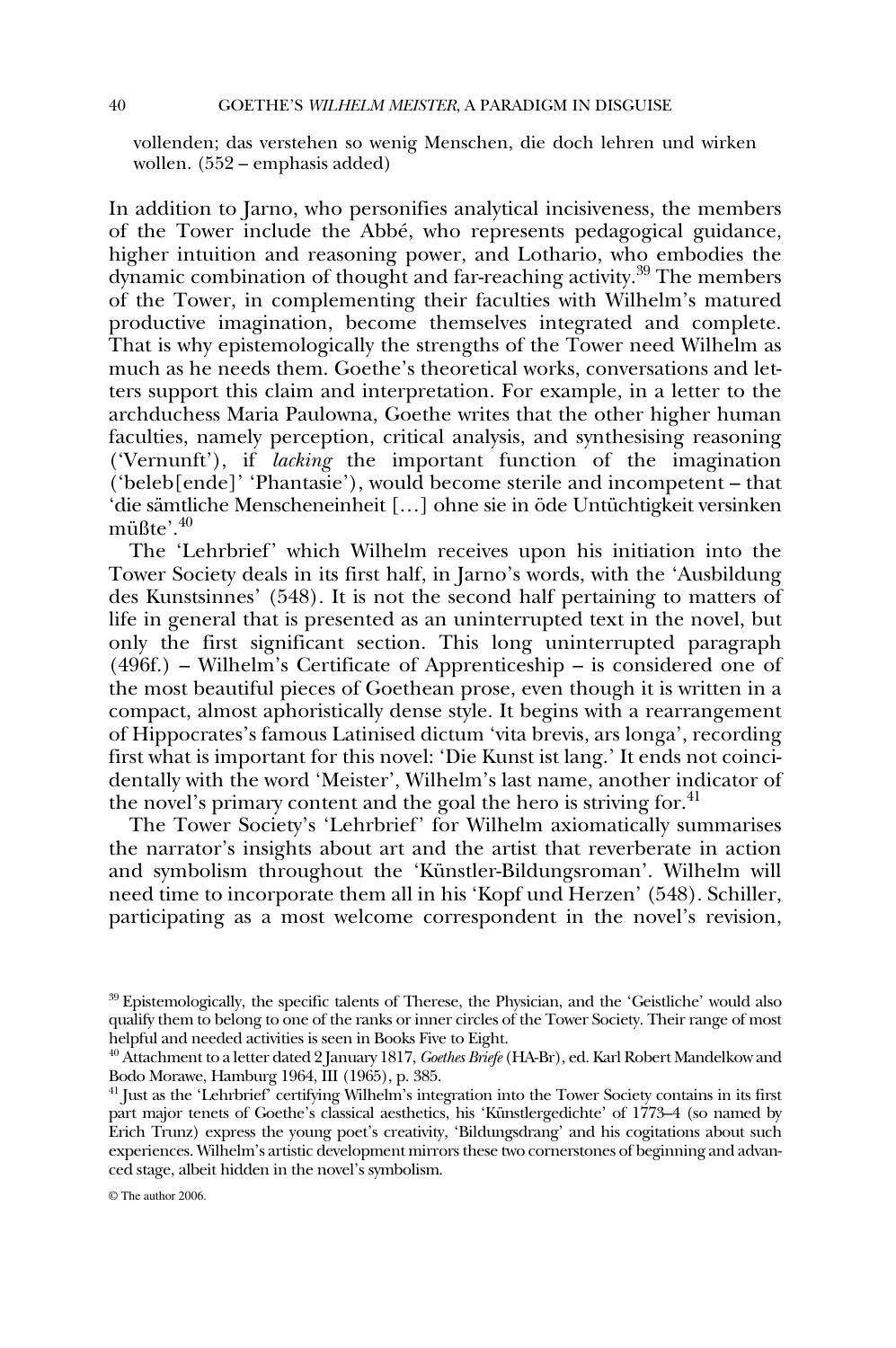makes the following astute observation about Wilhelm's thinking processes, although in his tendency to nail down and clarify concepts he overlooks Wilhelm's creative and dynamic activities:

Jetzt, da ich das Ganze des Romans mehr im Auge habe, kann ich nicht genug sagen, wie glücklich der Charakter des Helden von Ihnen gewählt worden ist […]. Nicht nur der *Gegenstand* verlangte ihn, auch der *Leser* brauchte ihn. Sein Hang zum Reflectiren hält den Leser im raschesten Laufe der Handlung still und nöthigt ihn immer vor- und rückwärts zu sehen und über alles, was sich ereignet, zu denken. Er sammelt so zu sagen, den Geist, den Sinn, den inneren Gehalt von allem ein, was um ihn herum vorgeht, verwandelt jedes dunkle Gefühl in einen Begriff und Gedanken, spricht jedes Einzelne in einer allgemeineren Formel aus, legt uns von allem die Bedeutung näher, und indem er dadurch seinen eigenen Charakter erfüllt, erfüllt er zugleich auf's vollkommenste den Zweck des Ganzen.<sup>42</sup>

Is it any wonder that Goethe in retrospect repeatedly pays tribute to Schiller and describes the initial period of their close friendship in the imagery of renewed creativity and fruitfulness? 'Für mich war es ein neuer Frühling, in welchem alles froh nebeneinander keimte und aus aufgeschlossenen Samen und Zweigen hervorging.' His friend's stimulus meant for Goethe 'ein unaufhaltsames Fortschreiten philosophischer Ausbildung und ästhetischer Tätigkeit'.<sup>43</sup> It is safe to say that the combined creative and critical activities resulting from this like-minded friendship characterise *Wilhelm Meisters Lehrjahre* as much as they do the period known as Weimar Classicism.

The 'Lehrbrief' reflects not only the more general results of aesthetic thought, but meta-critically certain methodological particularities of Goethe's artist novel. Thus Wilhelm's earlier reference to exercising his poetic talent in clandestine seclusion, which pertains especially to his 'Doppelgänger' and his/their songs, is found echoing in the statements in the 'Lehrbrief':

Nur ein Teil der Kunst kann gelehrt werden, der Künstler braucht sie ganz. Wer sie halb kennt, ist immer irre und redet viel; wer sie ganz besitzt, mag nur tun und redet selten oder spät. Jene haben *keine Geheimnisse und keine Kraft* […]. Die Worte sind gut, sie sind aber nicht das Beste. Das Beste wird nicht deutlich durch Worte. […] Des echten Künstlers Lehre *schließt den Sinn auf*; denn wo die Worte fehlen, spricht *die Tat*. (496 – emphasis added)<sup>44</sup>

<sup>42</sup> Letter to Goethe, 5 July 1796, Gräf I, 2, 824.

<sup>43</sup> *Tag- und Jahreshefte*, HA X, 444.

<sup>44</sup> Cf. Goethe's distich 'Der Meister': 'Jeden anderen Meister erkennt man an dem was er ausspricht,/ Was er weise verschweigt zeigt mir den Meister des Stils', MA IV.1, p. 769. Artistically, 'Stil' for Goethe 'ruht […] auf den tiefsten Grundfesten der Erkenntnis, auf dem Wesen der Dinge, insofern uns erlaubt ist, es in sichtbaren und greiflichen Gestalten zu erkennen' ('Einfache Nachahmung der Natur, Manier, Stil', HA XII, 32).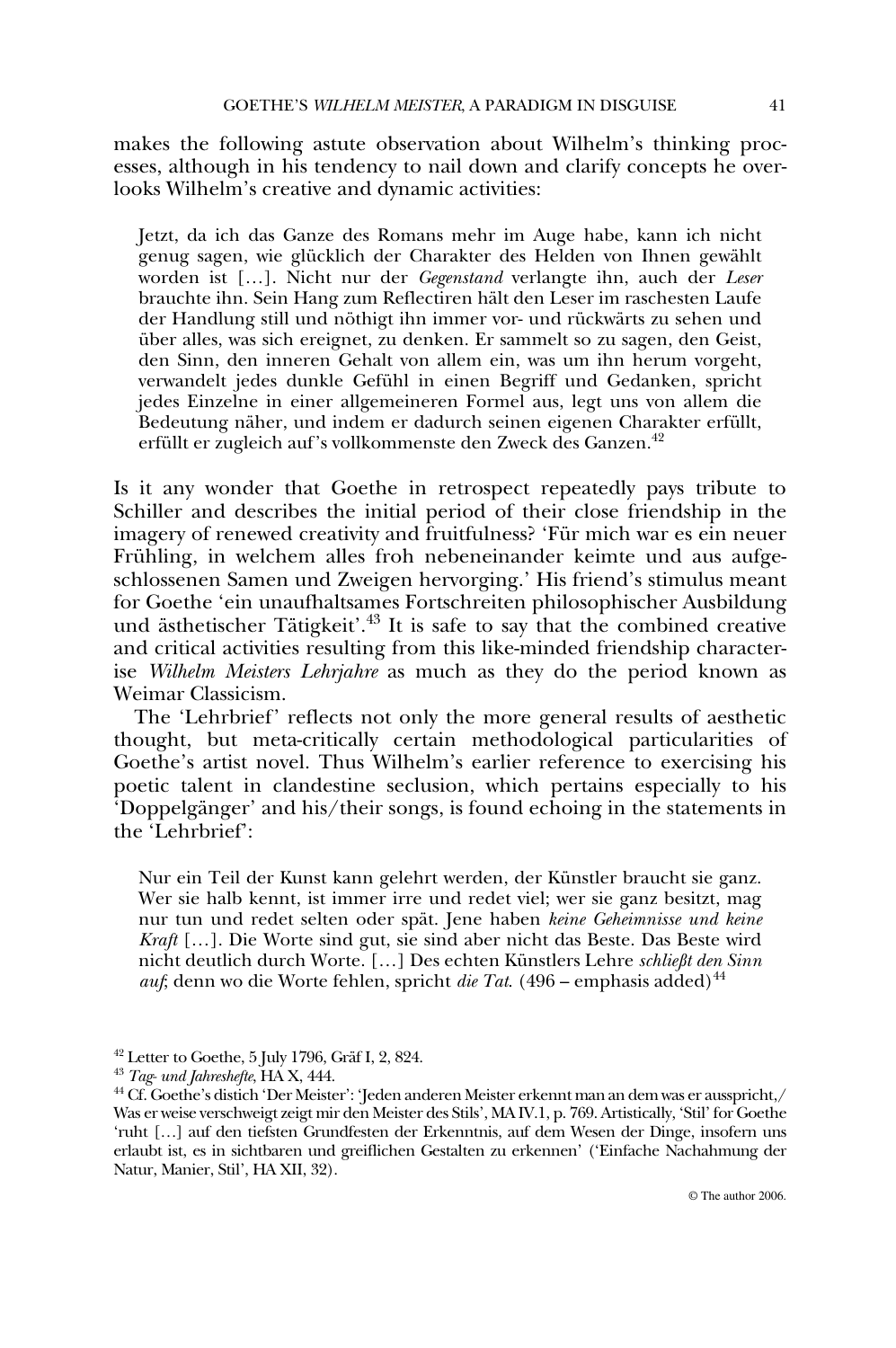It thus becomes mandatory both poetologically and epistemologically for the critical reader of the *Lehrjahre* who wants to discover the 'offenbare Geheimnis' of Wilhelm's true identity to include Books Seven and Eight, not just the revised sections of the *Theatralische Sendung*, as essential ingredients in Wilhelm's education and development as an artist. In fact, they represent the highest and most significant levels of insight the poet, 'unser Held', can gain and achieve within this work. $45$ 

#### SUBJECTIVITY AND THE QUEST FOR 'WAHRE KUNST': STRUCTURAL PARALLELS BETWEEN BOOK SIX AND THE NOVEL AS A WHOLE

Other persistent questions asked by scholars pertain to Goethe's inclusion of a religious 'autobiography' in the novel which *seems* to have little to do with its major themes of 'Bildung' and 'Kunsterkenntnis'. A brief look at structural analogies will help to determine whether such seeming discrepancy has any rhyme or reason to it. The specific placement of the 'Bekenntnisse' turns out to be important not only for the explanations Goethe himself provides in a letter to Schiller but again for epistemological and poetological reasons.46 The narrator as epic 'Baumeister' incorporates the confessions of the 'Schöne Seele' between the first five books, which deal primarily with Wilhelm's inner life and aspects of the theatre, and the last two books, in which a cultured society, the larger world of reality as well as masterworks of art dominate the hero's surroundings. Wilhelm's transition out of a theatre milieu with its recognised insufficiencies – which also can no longer satisfy the hero's artistic motivations and aspirations – is more like a leap to a well-founded and nobler realm, akin to what the Beautiful Soul had already discovered in her Uncle's model of a castle. Just as the sixth book in its first two-thirds focuses on the subjective experiences of the fictional writer and relates her religious life story (which mirrors in structure and related themes Wilhelm's own fears, hopes and quests in Books I–V) the third part of the 'Bekenntnisse' deals with the Uncle's world of art, his '[m]ustermäßiges' 'Schloß' (410), built by Italian architects, and the 'noble family' into which the hero will mature in the last two books of the novel. Only after he has left the theatre, joined the Tower Society in Book Seven, and in Book Eight recognises in Natalie his highest guide and

<sup>45</sup> In his commentary as co-editor of the *Frankfurter Ausgabe* of *Wilhelm Meisters theatralische Sendung* and *Lehrjahre*, Wilhelm Voßkamp calls Books One to Five of Goethe's Bildungsroman 'Lehrjahre des Künstlers', thereby questioning earlier prevailing views of Wilhelm as dilettante – see vol. I, 9 of *Sämtliche Werke. Briefe, Tagebücher und Gespräche*, ed. Dieter Borchmeyer et al., Frankfurt a.M. 1992, p. 1365. In a recent publication, Voßkamp acknowledges the significance of art and the role of the poetic imagination for Book Eight, when he remarks on the 'Feierlichkeiten' in the 'Saal der Vergangenheit': 'Mignon als dichterisches Symbol wird nun vollständig in den Kontext von Kunst gerückt' (*'Ein anderes Selbst'. Bild und Bildung im deutschen Roman des 18. und 19. Jahrhunderts*, Göttingen 2004, p. 45). <sup>46</sup> 18 March 1795. Gräf I, 2, 764f.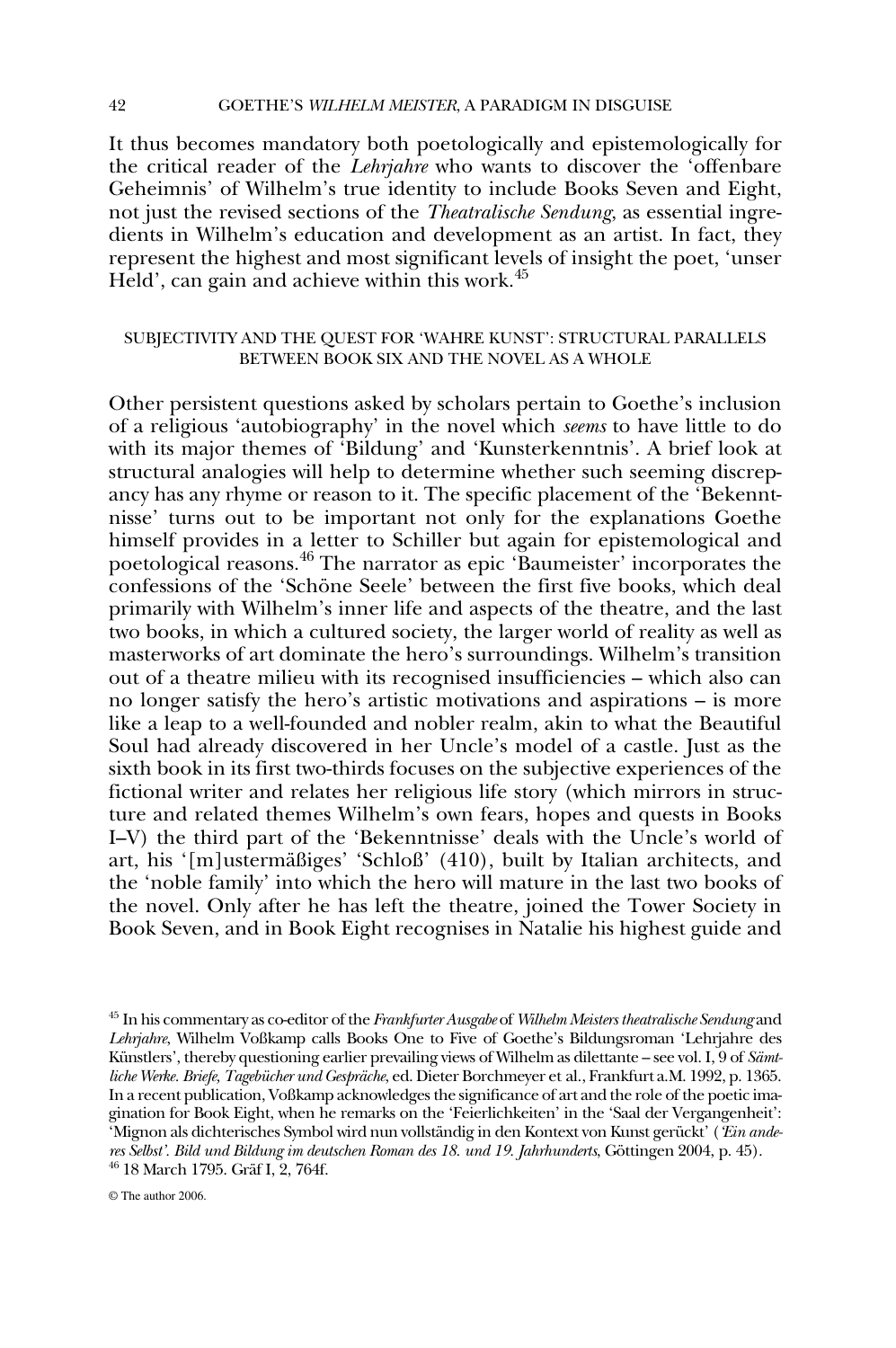love, will Wilhelm find the permanent foundation and the essential support for his talent.

#### NATURE, SCIENCE, AND ART: NATALIE AS THE NOVEL'S STRUCTURAL AXIS, 'GESTALT ALLER GESTALTEN', AND THE GOAL OF WILHELM'S QUEST

To understand Natalie, this almost supra-human figure in Wilhelm's cognitive and artistic search, Goethe's scientific discoveries and his 'Natur-' and 'Kunstanschauung' at the time of the novel's completion become relevant. Space does not allow detailed analysis here, $47$  but the following quotations and comments may be helpful. Goethe expected that 'auf der Höhe seiner Verstandesvernunft' a natural scientist would easily grasp 'daß es auch eine *exakte sinnliche Phantasie* geben könne'.48 For Goethe this is one of the prerequisites for creating great art. He deplored that only 'wenige Menschen [...] eine Phantasie für die *Wahrheit des Realen* besitzen',<sup>49</sup> another prerequisite for the mature artist and poet. This takes us to the final question, one which many a baffled reader and severe critic has asked with good reason: why does Goethe's hero then continue to vacillate and waver throughout most of his apprenticeship, even in the last book, until he is sure of being guided by the noblest, most active and important symbolic woman figure in the novel?

A very brief look at Natalie's character and function will conclude this introduction to the paradigmatic genre of Wilhelm *Meisters Lehrjahre*. Natalie is so perfect that no normal man would want her for his wife or could live with her, if she were made of flesh and blood. As symbolically powerful as Mignon, she represents the genius-child's complete opposite. Natalie plays such a significant role for the revision of the novel that Goethe makes her the determining *agent* for the structural reorganisation of his artist's Bildungsroman. She establishes its central axis as well as represents Wilhelm's ultimate goal. Natalie first appears to the severely wounded protagonist as an Amazon, the symbol of undifferentiated wholeness, in the forty-ninth chapter of the novel (Book Four, chapter six) after the robber attack in the forest glade. Counting the book chapters sequentially, exactly forty-nine chapters follow. Since the 'Bekenntnisse' of the sixth book are not divided into chapters, Wilhelm's artistic apprenticeship covers seven books divided into twice seven times seven chapters.<sup>50</sup> In the

<sup>47</sup> They are to be found in Hellmut Ammerlahn, *Imagination und Wahrheit. Goethes Künstler-Bildungsroman* Wilhelm Meisters Lehrjahre*: Struktur, Symbolik, Poetologie*, Würzburg 2003. For the monograph's 'Begriffs-, Figuren- und Sachregister' as well as 'Namen- und Werkregister' see http:// www.faculty.washington.edu/ammerlan/ [sic].

<sup>48</sup> Essay on Ernst Stiedenroth, *Psychologie zur Erklärung der Seelenerscheinungen*, HA XIII, 42 (emphasis added).

<sup>49</sup> Conversations with Eckermann, 25 December 1825, MA XIX, p. 151 (emphasis added).

<sup>50</sup> Goethe hides the consciously composed structure of his *Lehrjahre* in contrast, e.g., to Thomas Mann, whose multiple usage of the number seven is made rather obvious in *Der Zauberberg*.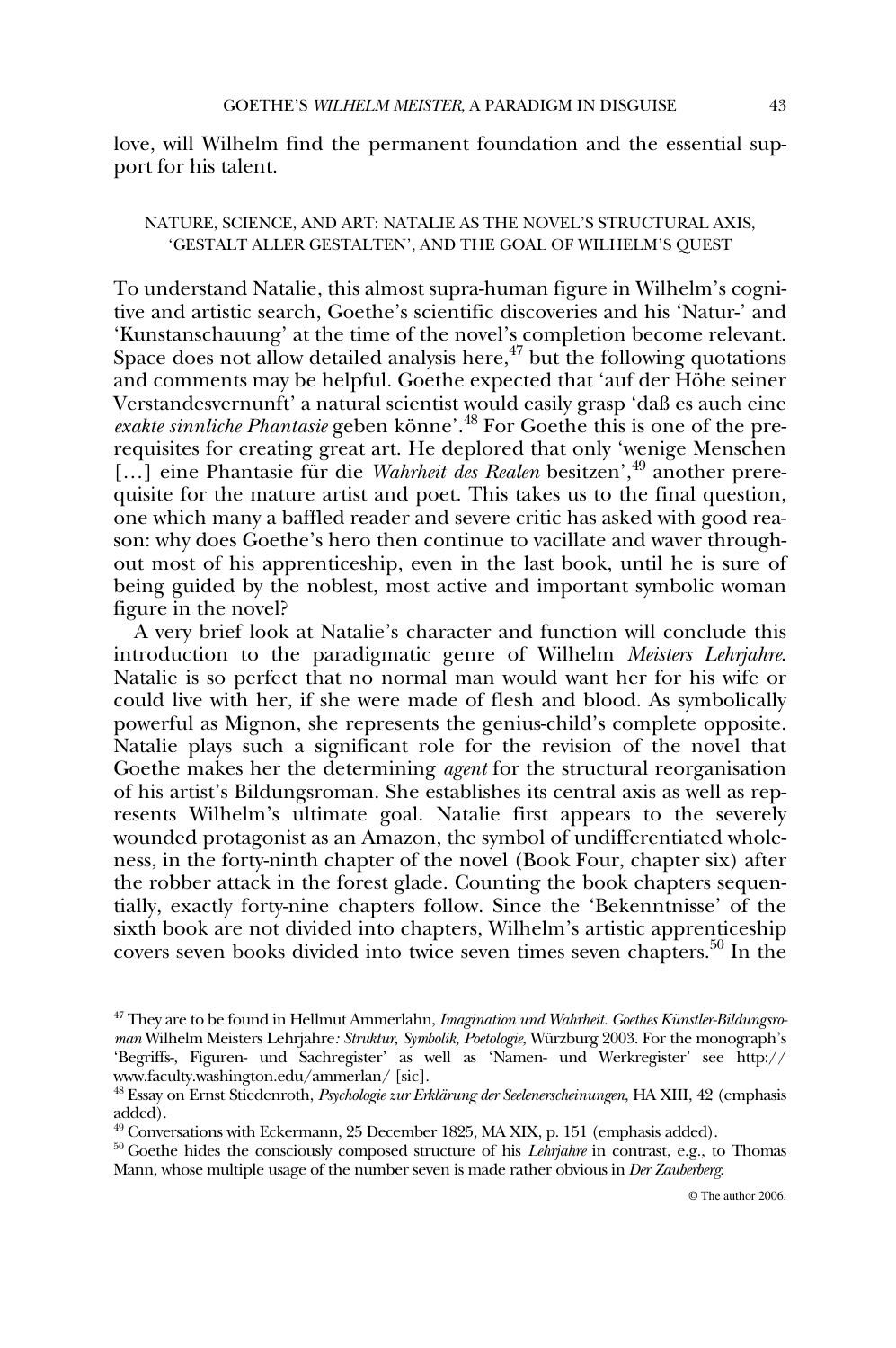middle of the novel, Wilhelm's 'vision' of Natalie has the impact of an epiphany and starts the hero's healing process toward manhood and artistic maturity. In the last, the ninety-eighth chapter, when Wilhelm has fully recognised Natalie's nature and her significance for him, she gives him her hand for life with the full support of the other members of the Tower.

As we see in the sequel, *Wilhelm Meisters Wanderjahre*, completed thirtythree years later, the hero is still 'married' to Natalie, 'der ich auf ewig geeignet bin' (VIII, 11), travelling and accomplishing 'immer an deiner Hand, mich mit dir über alles besprechend' (VIII, 78). His diaries, letters and narratives are composed for her. Yet Natalie is totally absent in the sequel, having disappeared just as Helena has for the second Faust after Act III. Among all of Goethe's fictional women figures, only Natalie and Helena are accorded the supreme designation: 'Gestalt aller Gestalten'.<sup>51</sup> The search for them and their supreme 'Gestalt' is reserved for the titular heroes of the two works that accompany the author throughout his creative life, Faust and Wilhelm Meister.

While Helena represents ultimate beauty in history, mythology and art, Natalie emerges as the product of Goethe's studies of nature. In her he symbolically personifies recognised natural laws, his idea and ideal of archetypal nature as well as the model of dynamic and flexible equilibrium in nature and mankind. Natalie's perfection, her intrinsic harmony of being and doing, extends to the ethical and social realms. She is symbolically associated with the father's bride in the 'Gemälde' of the 'kranke Königssohn', whom the royal father bequeaths to his son thereby curing him. Thus this formerly sick prince, with whom Wilhelm sympathises throughout the novel, becomes qualified to reign over the kingdom as heir to his father.

Goethe admired 'den größten Wandrer[.]', Shakespeare, from youth to old age. Just as he found 'Natur' herself speaking in Shakespeare's works, 52 so he makes his 'Ebenbild', Wilhelm, named after the 'Freund', 'Pate', and the spiritual 'Vater' of both of them, $53$  obtain the kingdom of poetry based on the firm foundation of insights into the 'Königreich' of nature. Earlier and more explicitly, the dramatist Goethe had arranged for Wilhelm's counterpart, Faust, to convey thanks to the Earth Spirit for the same gift in those parts of the scene 'Wald und Höhle' which were most likely written while Goethe was in Italy or shortly thereafter:

Gabst mir die herrliche *Natur zum Königreich*,/[…] Vergönnest mir, in ihre tiefe Brust, Wie in den Busen eines Freunds, zu schaun. (vs. 3220–4 – emphasis added)

<sup>51</sup> *Lehrjahre*: HA VII, 445; *Faust II*: vs. 8907.

<sup>52</sup> 'Zum Shakespeares-Tag', HA XII, 224. Cf.: 'Natur! Natur! nichts so Natur als Shakespeares Menschen', *ibid*., 226.

<sup>53</sup> *Lehrjahre*, HA VII, 210, 495. *Dichtung und Wahrheit*: 'unser Vater und Lehrer Shakespeare', HA IX, 582.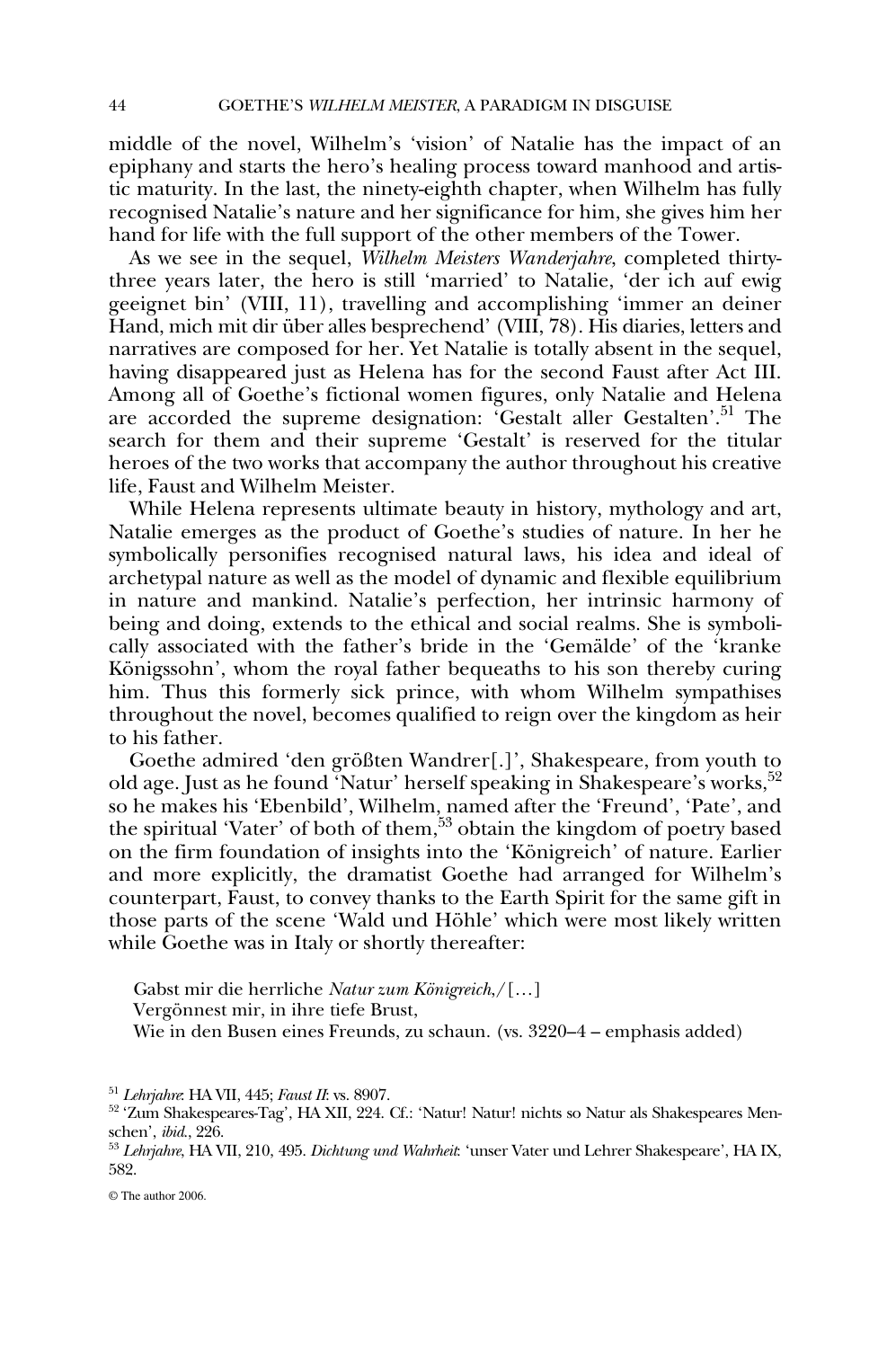Natalie stays with Wilhelm for the rest of his fictional life, just as Goethe continued to pursue his scientific studies to the end of his days. These and other parallels, based on linking Goethean factual biography with the novel's structure and symbolism, allow further inferences and conclusions. Our multiple approaches finally support the claim that *Wilhelm Meisters Lehrjahre* can also be regarded as an ironically distanced and veiled inner autobiography revealing what Goethe himself desired, confronted and mastered. A separate comparison of the stages of Wilhelm's development with entries in Goethe's own letters, diaries and other documents shows amazing similarities. $^{54}$ 

In addition to the previously discussed intrinsic reasons for calling Goethe's first completed *Wilhelm Meister* novel the '*bildungsroman* of the creative, reflecting and increasingly knowledgeable artist', two chronologically and thematically related works in Goethe's oeuvre, both of which have always been recognised as artist dramas, in whole or in part, can be drawn upon to support the claim for the prototypical paradigm of the author's central work of prose fiction. While Goethe during his Italian 'apprenticeship' rediscovered the artist in himself<sup>55</sup> and writes from Rome: 'Ich habe *über allerlei Kunst* so viel Gelegenheit *zu denken*, daß mein *"Wilhelm Meister*" recht anschwillt<sup>', 56</sup> his first concern after his return to Weimar was the completion of his artist drama, *Torquato Tasso*. Having done this, the author must have felt that the artist theme demanded continued, more detailed and sophisticated treatment. In spite of Tasso's failings at the court of Ferrara, he was driven by the unbending desire to flee to Rome, which was for Goethe the centre of learning, paralleling Goethe's own flight from Weimar to Rome and his prolonged stay there after his return from Sicily.

Leaving the Tasso drama open-ended<sup>57</sup> Goethe worked on the next 'große[.] Konfession'58 of his own artistic metamorphoses. No longer in the historical costume of a well-known Italian poet, but in the incognito of a contemporary German figure, Wilhelm becomes an 'Ebenbild' of the author secretly bearing the first name of Shakespeare. Goethe had frequently engaged in the practice of hiding his true identity, as for instance the two 'Sesenheim' masquerades described in *Dichtung und Wahrheit* (IX, 430–46) reveal. His incognitos in Italy are legendary.<sup>59</sup>

<sup>54</sup> See 'Schlußwort' in Hellmut Ammerlahn, *Imagination und Wahrheit*, pp. 415–26.

<sup>55</sup> Requesting an extension of his stay in Italy, Goethe's letter of 11 August 1787 provides Duke Karl August with details about *Wilhelm Meister*, other works to be completed, and the significance of his studies in Rome for his development as an artist (HA-Br, II, pp. 62–4).

<sup>56</sup> *Italienische Reise*, 'Zweiter Römischer Aufenthalt', 5 July 1787, HA XI, 366 (emphasis added).

<sup>57</sup> For an analysis of this claim see Hellmut Ammerlahn, *Aufbau und Krise der Sinngestalt: Tasso und die Prinzessin im Kontext der Goetheschen Werke*, New York 1990, pp. 136–42.

<sup>58</sup> For the wording used in an autobiographical context see *Dichtung und Wahrheit*, HA IX, 283.

<sup>59</sup> He travelled as a German painter and used pseudonyms such as Filippo Müller, Miller, Milleroff. Cf. Roberto Zapperi, *Das Incognito: Goethes ganz andere Existenz in Rom*, Munich 1999.